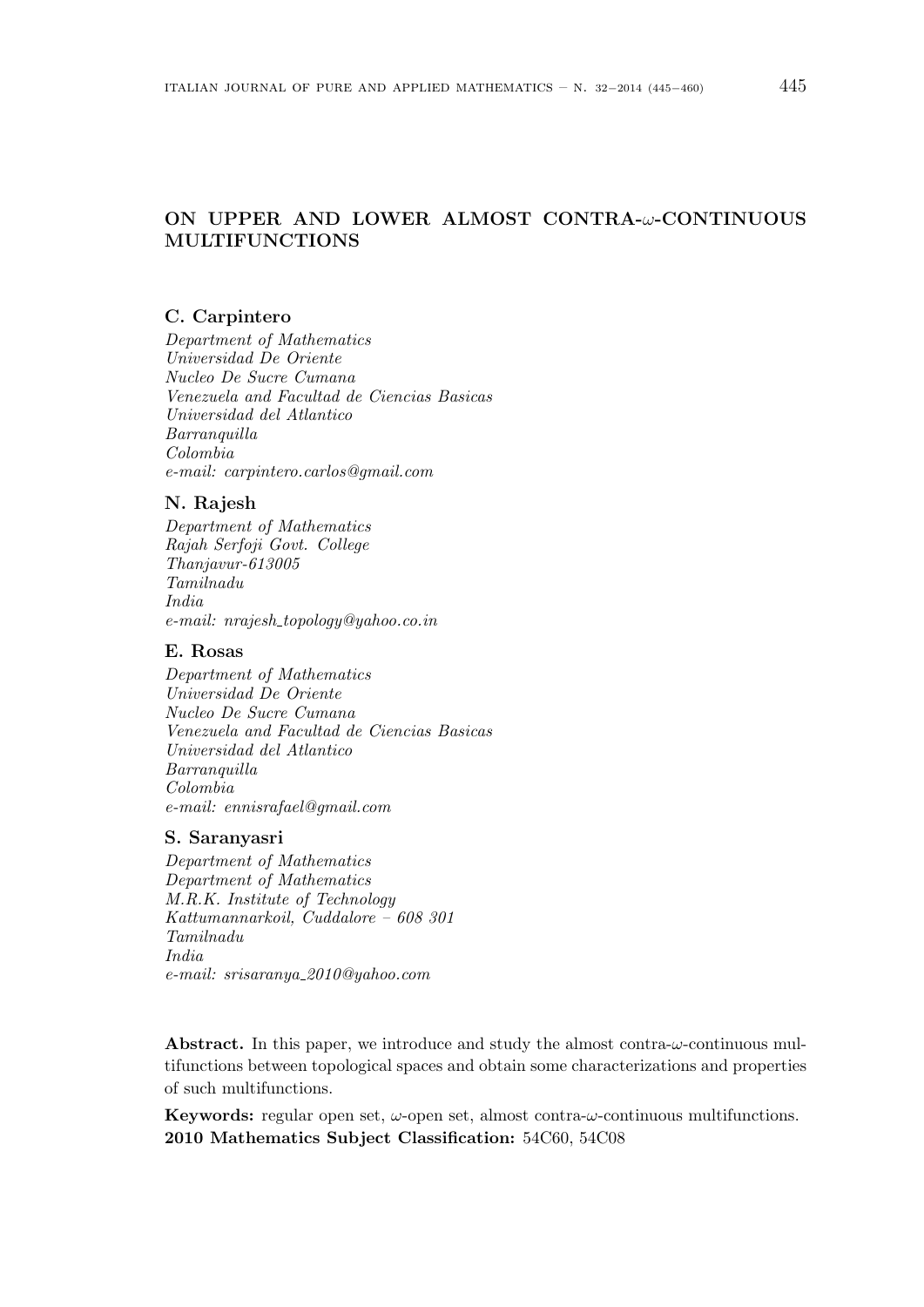# **1. Introduction**

Generalized open sets play a very important role in General Topology and they are now the research topics of many topologists worldwide. Indeed a significant theme in General Topology and Real analysis concerns the various modified forms of continuity, separation axioms, etc., by utilizing generalized open sets. One of the most well known notions and also an inspiration source is the notion of *ω*-open [10] sets introduced by H.Z. Hdeib in 1982 and used by Al-Zoubi and Al-Nashef [1] in 2003. Various types of functions play a significant role in the theory of classical point set topology. A great number of papers dealing with such functions have appeared, and a good many of them have been extended to the setting of multifunction [2], [6],[7], [9], [17], [18]. In this paper, we introduce and study almost contra-*ω*-continuous multifunctions between topological spaces and obtain some characterizations of such multifunctions.

# **2 Preliminaries**

Throughout this paper,  $(X, \tau)$  and  $(Y, \sigma)$  (or simply X and Y) always mean topological spaces in which no separation axioms are assumed unless explicitly stated. For a subset *A* of  $(X, \tau)$ , Cl(*A*) and Int(*A*) denote the closure of *A* with respect to  $\tau$  and the interior of A with respect to  $\tau$ , respectively. Recently, as generalization of closed sets, the notion of *ω*-closed sets were introduced and studied by Hdeib [10]. A point  $x \in X$  is called a condensation point of A if for each  $U \in \tau$  with  $x \in U$ , the set  $U \cap A$  is uncountable. A is said to be  $\omega$ -closed [10] if it contains all its condensation points. The complement of an *ω*-closed set is said to be *ω*-open. It is well known that a subset *W* of a space  $(X, \tau)$ is  $\omega$ -open if and only if for each  $x \in W$ , there exists  $U \in \tau$  such that  $x \in U$ and  $U\$ *W* is countable. The family of all  $\omega$ -open subsets of a topological space  $(X, \tau)$  denoted by  $\omega O(X, \tau)$ , forms a topology on X finer than  $\tau$  and the family of all *ω*-closed subsets of a topological space  $(X, \tau)$  is denoted by  $\omega C(X, \tau)$ . The *ω*-closure and the *ω*-interior, that can be defined in the same way as  $Cl(A)$  and Int(*A*), respectively, will be denoted by  $\omega$  Cl(*A*) and  $\omega$  Int(*A*), respectively. We set  $\omega O(X, x) = \{A : A \in \omega O(X) \text{ and } x \in A\}$  and  $\omega C(X, x) = \{A : A \in \omega C(X) \text{ and } x \in A\}$  $x \in A$ <sup>}</sup>. A subset *A* is said to be regular open [20] (resp. semiopen [13], preopen [14],  $\alpha$ -open [15], semi-preopen [3]) if  $A = \text{Int}(\text{Cl}(A))$  (resp.  $A \subset \text{Cl}(\text{Int}(A)),$ *A* ⊂ Int(Cl(*A*)), *A* ⊂ Int(Cl(Int(*A*))), *A* ⊂ Cl(Int(Cl(*A*)))). The complement of a regular open (resp. semiopen, preopen, semi-preopen) set is called a regular closed (resp. semiclosed, preclosed, semi-preclosed). The intersection of all semiclosed (resp. preclosed, *α*-closed, semi-preclosed) subsets of  $(X, \tau)$  containing  $A \subset X$  is called the semiclosure (resp. preclosure, *α*-closure, semi-preclosure) of *A* and is denoted by  $s \text{Cl}(A)$  (resp.  $p \text{Cl}(A)$ ,  $\alpha \text{Cl}(A)$ ,  $sp \text{Cl}(A)$ ). The  $\theta$ -semiclosure [12] of *A*, denoted by  $s \text{Cl}_{\theta}(A)$ , is defined to be the set of all  $x \in X$  such that  $A \cap \text{Cl}(U)$  $\neq \emptyset$  for every semiopen set *U* containing *x*. A subset *A* is called *θ*-semiclosed [12] if and only if  $A = s \text{Cl}_{\theta}(A)$ . The complement of a  $\theta$ -semiclosed set is called a  $\theta$ semiopen set [12]. The family of all regular open (resp. regular closed, semiopen,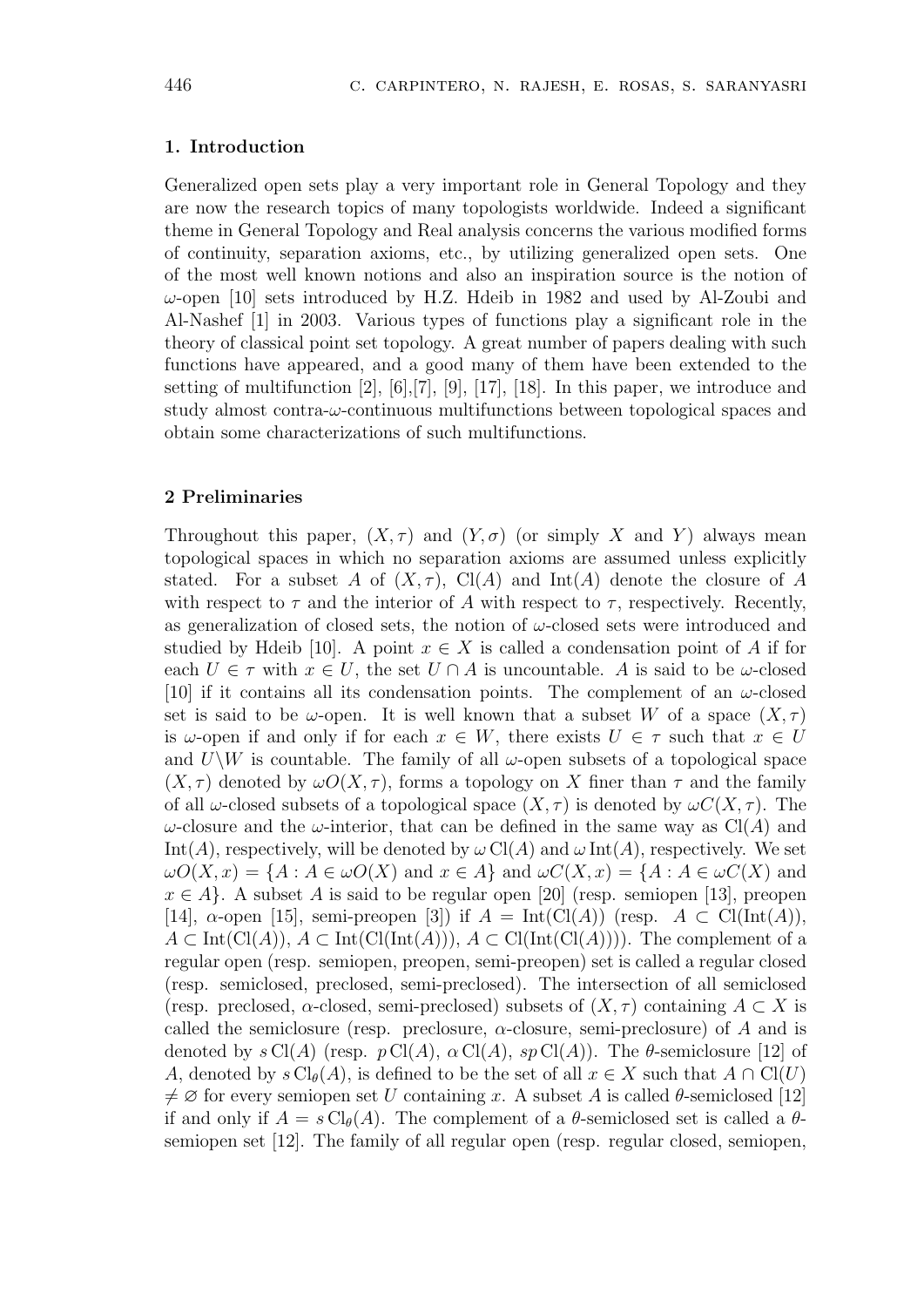semiclosed,  $\alpha$ -open, semi-preopen, semi-preclosed) sets of  $(X, \tau)$  is denoted by  $RO(X)$  (resp.  $RC(X)$ ,  $SO(X)$ ,  $SC(X)$ ,  $\alpha O(X)$ ,  $SPO(X)$ ,  $SPC(X)$ ). By a multifunction  $F: (X, \tau) \to (Y, \sigma)$ , following [4], we shall denote the upper and lower inverse of a set *B* of *Y* by  $F^+(B)$  and  $F^-(B)$ , respectively, that is,  $F^+(B)$  $=\{x\in X: F(x)\subset B\}$  and  $F^{-}(B)=\{x\in X: F(x)\cap B\neq\emptyset\}$ . In particular,  $F^{-}(Y) = \{x \in X : y \in F(x)\}$  for each point  $y \in Y$  and for each  $A \subset X$ ,  $F(A)$  $= \bigcup_{x \in A} F(x)$ . Then *F* is said to be surjection if  $F(X) = Y$  and injection if  $x \neq y$ implies  $F(x) ∩ F(y) = ∅$ .

**Definition 2.1** A multifunction  $F : (X, \tau) \to (Y, \sigma)$  is said to be:

- 1. upper almost  $\omega$ -continuous [5] if for each point  $x \in X$  and each open set *V* containing  $F(x)$ , there exists  $U \in \omega O(X, x)$  such that  $U \subset F^+(\text{Int}(\text{Cl}(V)))$ ;
- 2. lower almost  $\omega$ -continuous [5] if for each point  $x \in X$  and each open set *V* such that  $F(x) \cap V \neq \emptyset$ , there exists  $U \in \omega O(X, x)$  such that  $U \subset$ *F <sup>−</sup>*(Int(Cl(*V* ))).
- 3. upper contra- $\omega$ -continuous [6] if for each point  $x \in X$  and each closed set V containing  $F(x)$ , there exists  $U \in \omega O(X, x)$  such that  $U \subset F^+(V)$ ;
- 4. lower contra- $\omega$ -continuous [6] if for each point  $x \in X$  and each closed set *V* such that  $F(x) \cap V \neq \emptyset$ , there exists  $U \in \omegaO(X, x)$  such that  $U \subset F^{-}(V)$ ;
- 5. upper weakly  $\omega$ -continuous [7] if for each  $x \in X$  and each open set V of Y such that  $x \in F^+(V)$ , there exists  $U \in \omega O(X, x)$  such that  $U \subset F^+(Cl(V))$ ;
- 6. lower weakly  $\omega$ -continuous [7] if for each  $x \in X$  and each open set V of Y such that  $x \in F^{-}(V)$ , there exists  $U \in \omega O(X, x)$  such that  $U \subset F^{-}(Cl(V))$ .

**Definition 2.2** A subset *K* of a space *X* is said to be *S*-closed [21] (resp.  $\omega$ compact [2]) relative to *X* if every cover of *K* by regular closed (resp.  $\omega$ -open) sets of *X* has a finite subcover. A space *X* is said to be *S*-closed (resp.  $\omega$ -compact) if *X* is *S*-closed (resp.  $\omega$ -compact) relative to *X*.

**Lemma 2.3** [1] *Let A and B be subsets of a space*  $(X, \tau)$ *.* 

- 1*. If*  $A \in \omega O(X)$  and  $B \in \tau$ , then  $A \cap B \in \omega O(B)$ ;
- 2*. If*  $A \in \omega O(B)$  *and*  $B \in \omega O(X)$ *, then*  $A \in \omega O(X)$ *.*

**Lemma 2.4** [17] *For a multifunction*  $F: (X, \tau) \to (Y, \sigma)$ *, the following holds:* 

- 1*.*  $G_F^+$  $F^+$ (*A* × *B*) = *A*  $\cap$  *F*<sup>+</sup>(*B*)*;*
- 2*.*  $G_F^-(A \times B) = A \cap F^-(B)$ ,

*for any subset A of X and B of Y*, where  $G_F : X \to X \times Y$  *is defined as*  $G_F(x) = \{x\} \times F(x)$  *for every*  $x \in X$ .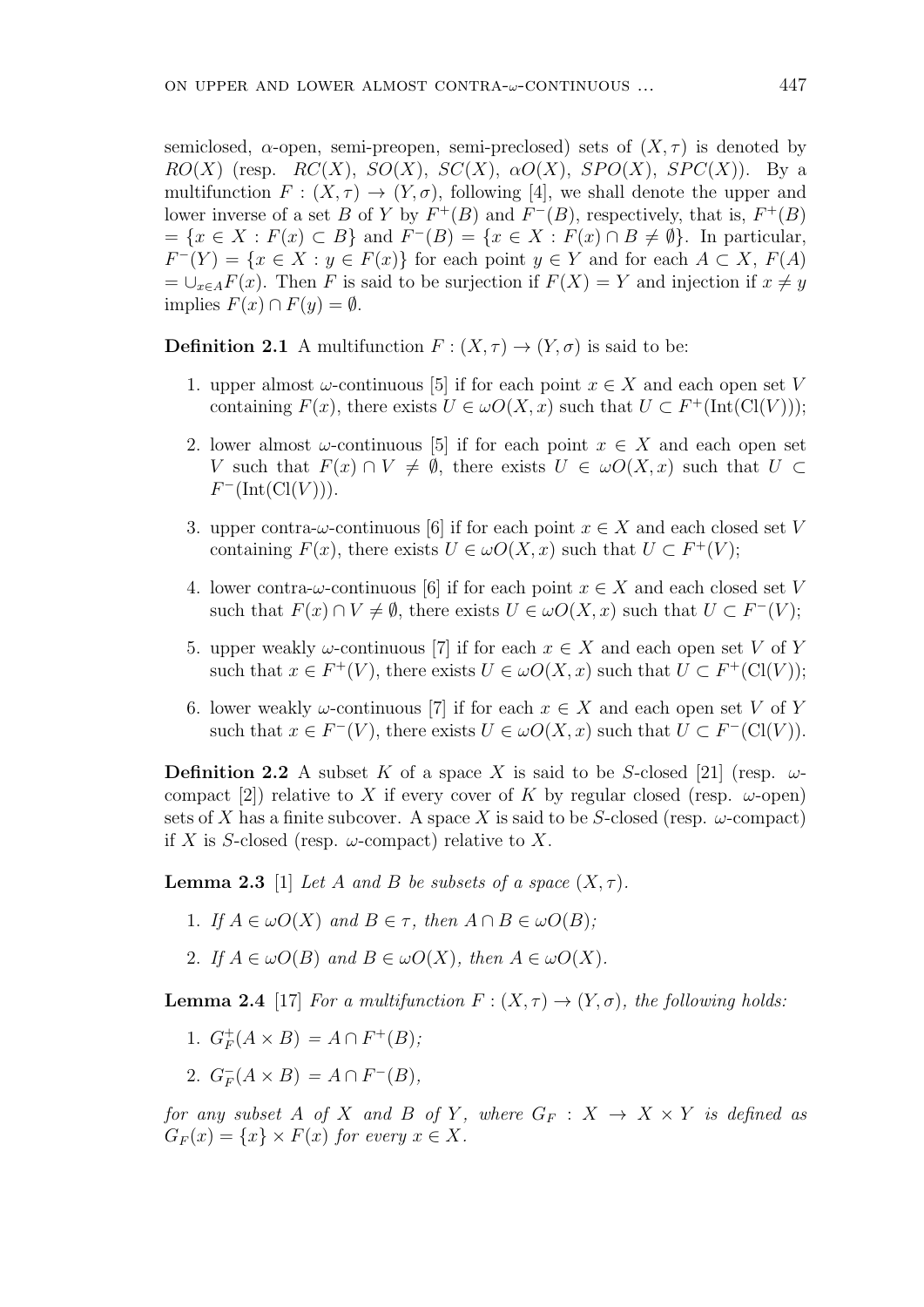**Definition 2.5** [2] A function  $f : (X, \tau) \to (Y, \sigma)$  is said to be almost contra- $\omega$ continuous if  $f^{-1}(W) \in \omega O(X)$  for every  $W \in RC(Y)$ .

## **3. On upper and lower almost contra-***ω***-continuous multifunctions**

**Definition 3.1** A multifunction  $F : (X, \tau) \to (Y, \sigma)$  is said to be:

- 1. upper almost contra- $\omega$ -continuous if for each point  $x \in X$  and each regular closed set *V* with  $x \in F^+(V)$ , there exists  $U \in \omega O(X, x)$  such that  $U \subset F^+(V);$
- 2. lower almost contra- $\omega$ -continuous if for each point  $x \in X$  and each regular closed set *V* with  $x \in F^{-}(V)$ , there exists  $U \in \omegaO(X, x)$  such that  $U \subset F^{-}(V)$ .

**Theorem 3.2** *If*  $F : (X, \tau) \to (Y, \sigma)$  *is an upper* (*lower*) *almost contra-* $\omega$ *-continuous multifunction, then it is upper* (*lower*) *weakly ω-continuous.*

**Proof.** Let  $x \in X$  and  $V$  be an open subset of  $Y$  with  $F(x) \subset V$ . This implies that  $Cl(V)$  is a regular closed set with  $F(x) \subset Cl(V)$ . Since F is upper almost contra*ω*-continuous, there exists *U*  $\in \omega O(X, x)$  such that *U* ⊂ *F*<sup>+</sup>(Cl(*V*)). Hence, *F* is upper weakly *ω*-continuous.

The following example shows that the converse of the above Theorem 3.2 is not true in general.

**Example 3.3** Let  $X = \Re$  with the topologies  $\tau = {\emptyset, \Re, \Re - Q}$  and  $\sigma =$  $\{\emptyset, \Re, \Re - Q\}$ . Define  $F : (\Re, \tau) \to (\Re, \sigma)$  as follows:  $F(x) = \{x\}$ . Then  $F$ is upper weakly-*ω*-continuous multifunction but is not upper almost contra-*ω*continuous multifunction.

**Corollary 3.4** *If*  $F : (X, \tau) \to (Y, \sigma)$  *is almost contra-* $\omega$ *-continuous, then it is weakly ω-continuous.*

**Theorem 3.5** *If*  $F : (X, \tau) \to (Y, \sigma)$  *is an upper* (*lower*) *contra-* $\omega$ *-continuous multifunction, then it is upper* (*lower*) *almost contra ω-continuous multifunction.*

**Proof.** The proof is obvious.

The following example shows that the converse of the above Theorem 3.5 is not true in general.

**Example 3.6** Let  $X = \Re$  with the topology  $\tau = \{\emptyset, \Re, \Re - Q\}$ . And  $Y = \{a, b, c\}$ with the topology  $\sigma = \{\emptyset, Y, \{a\}, \{b\}, \{a, b\}, \{b, c\}\}\$ . Take a fixed number  $e \in Q$ , and define  $F: (\Re, \tau) \to (Y, \sigma)$  as follows:

$$
F(x) = \begin{cases} \{b\} & \text{if } x \in Q - \{e\} \\ \{c\} & \text{if } x \in (\Re \setminus Q) \cup \{e\}. \end{cases}
$$

Then *F* is upper almost contra- $\omega$ -continuous multifunction but is not upper contra-*ω*-continuous multifunction.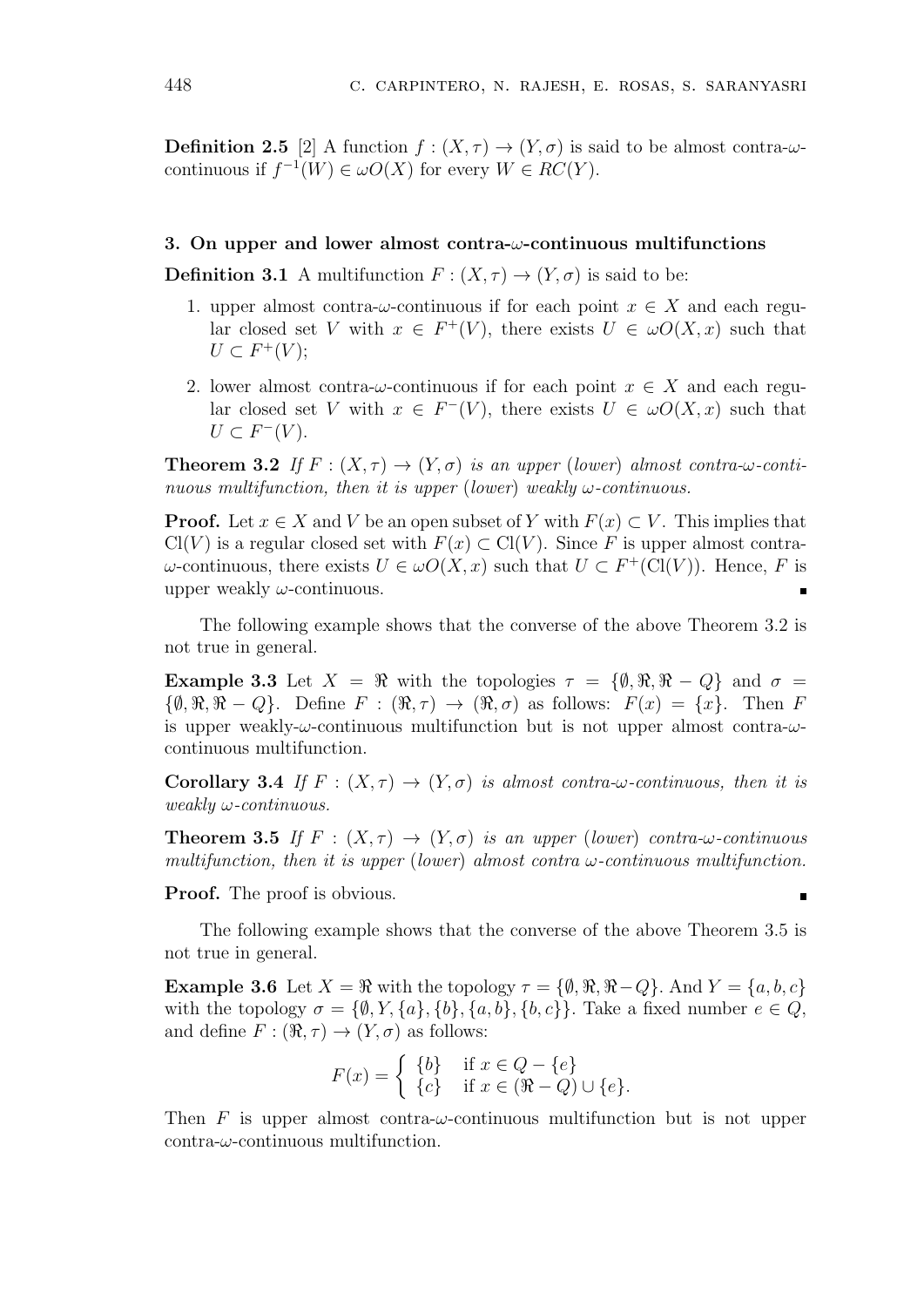**Corollary 3.7** [2] *If*  $F : (X, \tau) \to (Y, \sigma)$  *is contra-* $\omega$ -*continuous, then F is almost contra-ω-continuous.*

**Theorem 3.8** *For a multifunction*  $F: (X, \tau) \to (Y, \sigma)$ *, the following statements are equivalent:*

- 1*. F is upper almost contra-ω-continuous;*
- 2*.*  $F^+(A) \in \omega O(X)$  for every regular closed A of Y;
- *3.*  $F^{-}(U) \in \omega C(X)$  for every regular open subset *U* of *Y*;
- $4.$   $F<sup>−</sup>(Int(Cl(A))) \in \omega C(X)$  for every open subset A of Y;
- 5*.*  $F^+(Cl(Int(A))) \in \omega O(X)$  for every closed subset A of Y;
- 6*. for each x ∈ X and for each V ∈ SO*(*Y* ) *with F*(*x*) *⊂ V , there exists*  $U \in \omega O(X, x)$  *such that*  $F(U) \subset \mathrm{Cl}(V)$ ;
- 7.  $F^+(V) \subset \omega \operatorname{Int}(F^+(\mathrm{Cl}(V)))$  *for every*  $V \in SO(Y)$ *.*

**Proof.** (1)  $\Leftrightarrow$  (2): Let  $A \in RC(Y)$  and  $x \in F^+(A)$ . Since F is upper almost contra- $\omega$ -continuous, there exists  $U \in \omega O(X, x)$  such that  $U \subset F^+(A)$ . Thus,  $F^+(A) \in \omega O(X)$ . The converse is obvious.

 $(2)$  ⇔  $(3)$  and  $(4)$  ⇔  $(5)$ : It follows from the fact that  $F^+(Y \setminus A) = X \setminus F^-(A)$  for every subset *A* of *Y* .

 $(3) \Leftrightarrow (4)$ : Let *A* be an open subset of *Y*. Since Int Cl(*A*)) is regular open, then  $F^{-}(\text{Int}(\text{Cl}(A)))$  is *ω*-closed. The converse is obvious.

 $(5) \Leftrightarrow (2)$ : It is similar to that of  $(3) \Leftrightarrow (4)$ .

 $(6) \Rightarrow (7)$ : Let  $V \in SO(Y)$  and  $x \in F^+(V)$ . Then  $F(x) \subset V$ . By (6), there exists  $U \in \omega O(X, x)$  such that  $F(U) \subset \mathrm{Cl}(V)$ . This implies that  $x \in U \subset F^+(\mathrm{Cl}(V))$ . Hence,  $x \in \omega \text{Int}(F^+(\text{Cl}(V)))$  and  $F^+(V) \subset \omega \text{Int}(F^+(\text{Cl}(V))).$ 

(7)  $\Rightarrow$  (2): Let *A* ∈ *RC*(*Y*). Since *A* ∈ *SO*(*Y*), then  $F^+(A) \subset \omega$  Int( $F^+(Cl(A))$ ); hence  $F^+(A) \in \omega O(X)$ .

 $(2) \Rightarrow (6)$ : Let  $x \in X$  and  $V \in SO(Y)$  with  $F(x) \subset V$ . Since Cl(*V*)  $\in RC(Y)$ , there exists  $A \in \omega O(X, x)$  such that  $A \subset F^+(Cl(V))$ . Hence  $F(A) \subset Cl(V)$ .

**Theorem 3.9** *For a multifunction*  $F: (X, \tau) \to (Y, \sigma)$ *, the following statements are equivalent:*

- 1*. F is lower almost contra-ω-continuous;*
- $2.$   $F^{-}(A) \in \omega O(X)$  for every regular closed A of Y;
- 3*.*  $F^+(U) \in \omega C(X)$  for every regular open subset U of Y;
- 4*.*  $F^+$ (Int(Cl(*A*)))  $\in \omega C(X)$  *for every open subset A of Y*;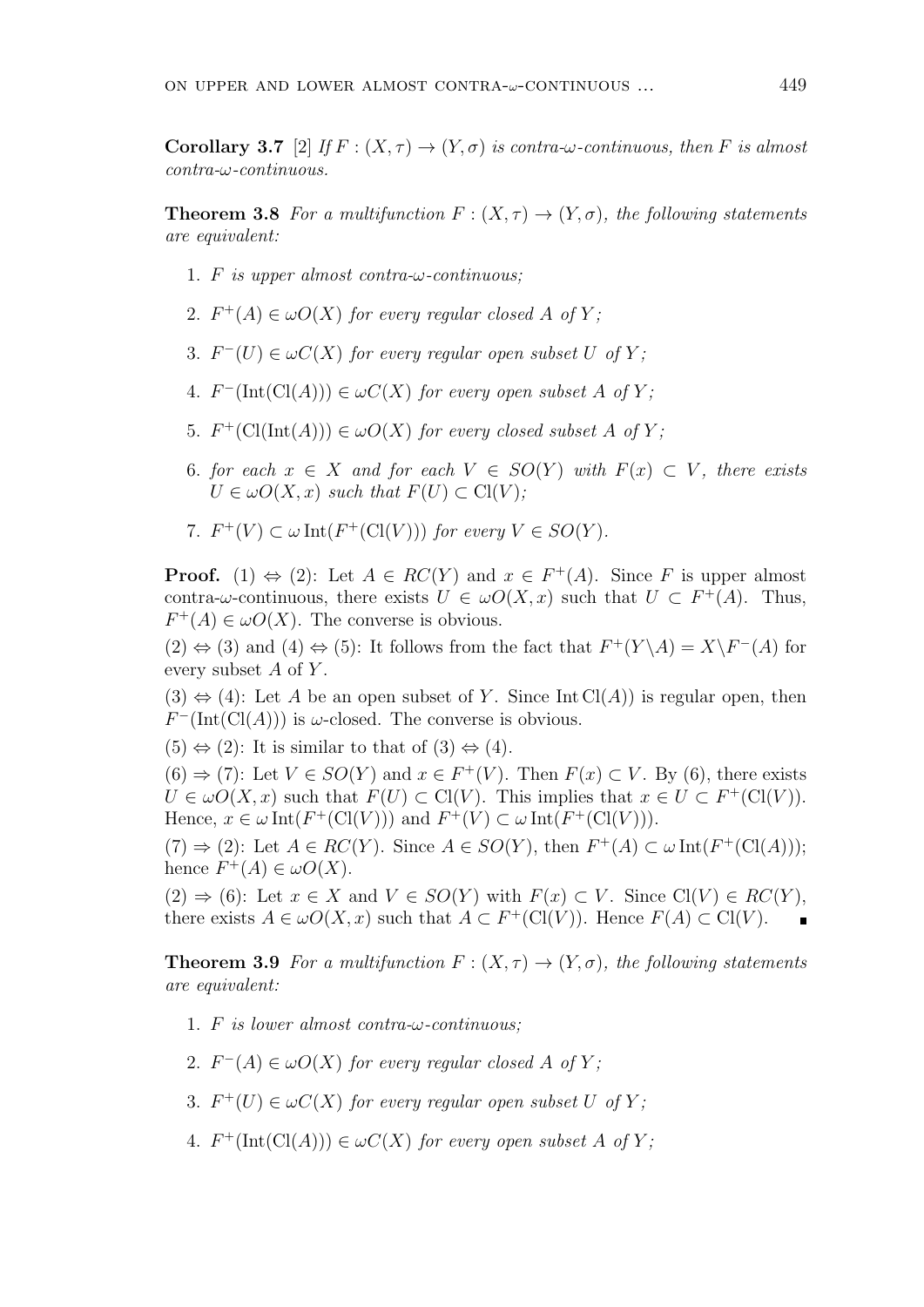- $5.$   $F^{-}(\text{Cl}(\text{Int}(A))) \in \omega O(X)$  for every closed subset A of Y;
- 6*. for each*  $x \in X$  *and for each*  $V \in SO(Y)$  *with*  $F(x) \cap V \neq \emptyset$ *, there exists*  $U \in \omega O(X, x)$  *such that*  $F(u) \cap \mathrm{Cl}(V) \neq \emptyset$  *for each*  $u \in U$ ;

7. 
$$
F^{-}(V) \subset \omega \operatorname{Int}(F^{-}(\mathrm{Cl}(V)))
$$
 for every  $V \in SO(Y)$ .

**Proof.** The proof is similar to that of Theorem 3.8.

**Definition 3.10** [8] Let *U* be a subset of a topological space  $(X, \tau)$ . The set  $∩{V ∈ RO(X) : U ⊂ V}$  is called the *r*-kernel of *U* and is denoted by *r*-*Ker*(*U*).

**Lemma 3.11** [8] *The following properties hold for subsets U, V of a space X:*

- 1*.*  $x \in r \cdot Ker(U)$  if and only if  $U \cap V \neq \emptyset$  for any regular closed set V con*taining x.*
- 2*.*  $U \subset r$ *-Ker*(*U*) and  $U = r$ *-Ker*(*U*) *if U is regular open in X.*
- 3*. If*  $U \subset V$  *then*  $r$ *-Ker* $(U) \subset r$ *-Ker* $(V)$ *.*

**Corollary 3.12** [2] *For a function*  $f : (X, \tau) \to (Y, \sigma)$ *, the following statements are equivalent:*

- 1*. f is almost contra-ω-continuous;*
- 2*.*  $f^{-1}(F) \in \omega O(X)$  for every  $F \in RC(Y)$ ;
- 3*. for each x ∈ X and each F ∈ RC*(*Y, f*(*x*))*, there exists U ∈ ωO*(*X, x*) *such that*  $f(U) \subset F$ ;
- 4*. for each*  $x \in X$  *and each*  $U \in RO(Y, f(x))$ *, there exist*  $V \in \omega C(X, x)$  *such that*  $f(V) \subset U$ ;
- 5.  $f^{-1}(\text{Int}(\text{Cl}(G))) \in \omega C(X)$  for every open subset G of Y;
- 6*.*  $f^{-1}(\text{Cl}(\text{Int}(F))) \in \omega O(X)$  *for every closed subset F of Y*;
- 7*.*  $f(\omega \text{Cl}(A)) \subset r \text{Ker}(f(A))$  *for every subset A of X;*
- 8*.*  $\omega$  Cl( $f^{-1}(B)$ ) ⊂  $f^{-1}(r$  Ker( $B$ )) *for every subset*  $B$  *of*  $Y$ *.*

**Theorem 3.13** *For a multifunction*  $F: (X, \tau) \to (Y, \sigma)$ *, the following statements are equivalent:*

- 1*. F is lower almost contra-ω-continuous;*
- 2*.*  $F^{-}(A) \in \omega O(X)$  for every  $\theta$ -semiopen  $A$  of  $Y$ ;
- 3*.*  $F^+(U) \in \omega C(X)$  for every  $\theta$ -semiclosed subset  $U$  of  $Y$ ;
- 4*.*  $\omega$  Cl( $F^+(\text{Int}(\text{Cl}(B)))) \subset F^+(s \text{Cl}(B)$  *for every subset*  $B$  *of*  $Y$ ;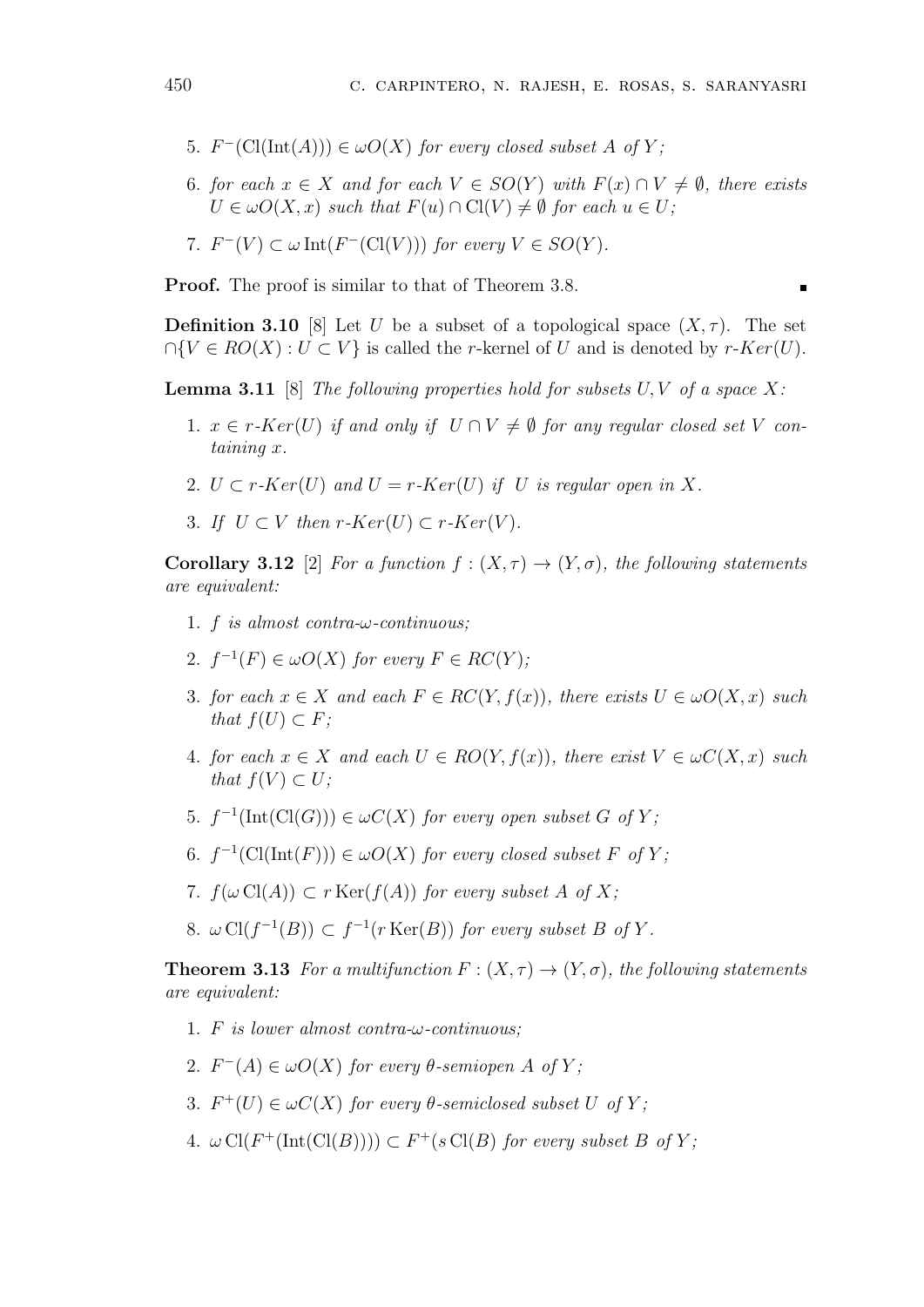5*.*  $\omega$  Cl( $F^+(B)$ )  $\subset F^+(s \text{Cl}_{\theta}(B))$  for every subset B of Y;

6. 
$$
F(\omega \text{Cl}(A)) \subset s\text{Cl}_{\theta}(F(A))
$$
 for every subset A of X.

**Proof.** (1)  $\Rightarrow$  (2): Let *G* be any *θ*-semiopen set of *Y*. There exists a family of regular closed sets  ${K_\alpha : \alpha \in \Delta}$  such that  $G = \bigcup {K_\alpha : \alpha \in \Delta}$ . It follows from Theorem 3.9 *(ii)* that  $F^{-}(G) = \cup \{F^{-}(K_{\alpha}) : \alpha \in \Delta\}$  is *w*-open.

 $(2) \Rightarrow (3)$ : This is obvious.

 $(3) \Rightarrow (4)$ : Let *B* be any subset of *Y*. Then Int(Cl(*B*)) is regular open and it is  $\theta$ -semiclosed in *Y*. Therefore, we have that  $F^+(\text{Int}(\text{Cl}(B)))$  is  $\omega$ -closed and  $\omega$  Cl( $F^+(\text{Int}(\text{Cl}(B)))) = F^+(\text{Int}(\text{Cl}(B))) \subset F^+(s\text{Cl}(B)).$ 

 $(4) \Rightarrow (5)$ : Let *B* be any subset of *Y*. For any regular open set *V* with  $B \subset V$ , we have  $\omega \operatorname{Cl}(F^+(B)) \subset \operatorname{Cl}(F^+(V)) = \omega \operatorname{Cl}(F^+(\text{Int}(\operatorname{Cl}(V)))) \subset F^+(s \operatorname{Cl}(V)) =$  $F^+(V)$ . Therefore,  $\omega \text{Cl}(F^+(B)) \subset F^+(\cap \{V \in RO(Y) : B \subset V\}) = F^+(s \text{Cl}_{\theta}(B)).$  $(5) \Rightarrow (1)$ : Let *V* be any semiopen set of *Y*. Then we have  $X \setminus \omega$  Int $(F^{-}(Cl(V)))$  =  $\omega \operatorname{Cl}(F^+(Y\backslash \operatorname{Cl}(V))) \subset F^+(s\operatorname{Cl}_{\theta}(Y\backslash \operatorname{Cl}(V))) = F^+(Y\backslash \operatorname{Cl}(V)) = X\backslash F^-(\operatorname{Cl}(V)).$ Therefore, we obtain  $F^{-}(V) \subset F^{-}(\mathrm{Cl}(V)) \subset \omega \mathrm{Int}(F^{-}(\mathrm{Cl}(V)))$ . By Theorem 3.9 (7), *F* is lower almost contra-*ω*-continuous.

 $(5) \Rightarrow (6)$ : Let *A* be a subset of *X* and *B* = *F*(*A*). Then *A*  $\subset$  *F*<sup>+</sup>(*B*) and  $\omega$  Cl(*A*)  $\subset \omega$  Cl(*F*<sup>+</sup>(*B*))  $\subset F^+(s \text{Cl}_{\theta}(B))$ . Therefore, we have  $F(\omega \text{Cl}(A)) \subset$  $F(F^+(s \operatorname{Cl}_{\theta}(B))) \subset s \operatorname{Cl}_{\theta}(B) = s \operatorname{Cl}_{\theta}(F(A)).$ 

(6)  $\Rightarrow$  (5): Let *B* be any subset of *Y*. Then we have  $F(\omega \operatorname{Cl}(F^+(B)))$  ⊂  $s \text{Cl}_{\theta}(F(F^+(B))) \subset s \text{Cl}_{\theta}(B)$ ; hence  $\omega \text{Cl}(F^+(B)) \subset F^+(s \text{Cl}_{\theta}(B))$ .

**Corollary 3.14** *For a function*  $f : (X, \tau) \rightarrow (Y, \sigma)$ *, the following properties are equivalent:*

- 1*. f is almost contra-ω-continuous;*
- 2*.*  $f^{-1}(V) \in \omega O(X)$  for each  $\theta$ -semiopen set  $V$  of  $Y$ ;
- 3*.*  $f^{-1}(F) \in \omega C(X)$  for each  $\theta$ -semiclosed set F of Y.
- 4*. for each*  $x \in X$  *and each*  $U \in SO(Y, f(x))$ *, there exist*  $V \in \omega O(X, x)$  *such that*  $f(V) \subset \mathrm{Cl}(U)$ *;*
- *5.*  $f^{-1}(V) \subset \omega \text{Int}(f^{-1}(\text{Cl}(V)))$  *for every*  $V \in SO(Y)$ *.*
- 6*.*  $f(\omega \operatorname{Cl}(A)) \subset s \operatorname{Cl}_{\theta}(f(A))$  *for every subset A of X;*
- 7*.*  $\omega$  Cl( $f^{-1}(B)$ )  $\subset f^{-1}(s \text{ Cl}_{\theta}(B))$  *for every subset B of Y*.
- 8.  $\omega \operatorname{Cl}(f^{-1}(V)) \subset f^{-1}(s \operatorname{Cl}_{\theta}(V))$  for every open subset V of Y.
- 9.  $\omega \operatorname{Cl}(f^{-1}(V)) \subset f^{-1}(s \operatorname{Cl}(V))$  for every open subset V of Y.
- 10*.*  $\omega$  Cl( $f^{-1}(V)$ ) ⊂  $f^{-1}(\text{Int}(\text{Cl}(V)))$  *for every open subset V of Y*.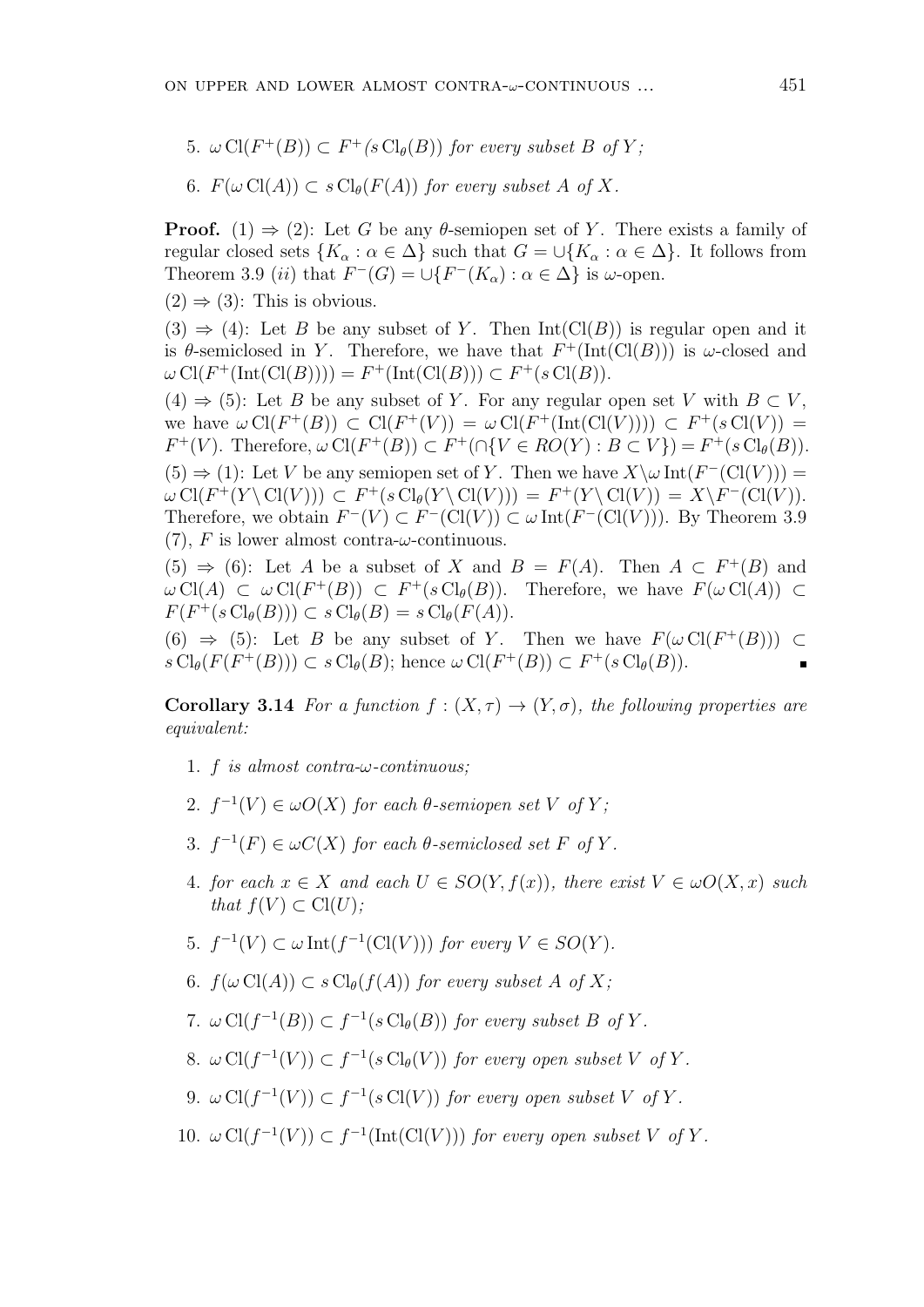**Theorem 3.15** *For a multifunction*  $F: (X, \tau) \to (Y, \sigma)$ *, the following statements are equivalent:*

- 1*. F is upper almost contra-ω-continuous;*
- 2*.*  $\omega$  Cl( $F^{-}(\text{Int}(K))$ )  $\subset F^{-1}(K)$  for every semiclosed set K of Y;
- 3*. ω* Cl(*F <sup>−</sup>*(Int(*s* Cl(*B*)))) *⊂ F <sup>−</sup>*(*s* Cl(*B*)) *for every B ⊆ Y ;*
- 4*.*  $F^+(s\operatorname{Int}(B)) \subset \omega \operatorname{Int}(F^+(\operatorname{Cl}(s\operatorname{Int}(B))))$  *for every*  $B \subseteq Y$ *.*

**Proof.** (1)  $\Rightarrow$  (2): Let *K* be a semiclosed set of *Y*. Then *Y*  $\setminus$  *K* is semiopen. By Theorem 3.8 (7), it follows that  $F^+(Y \setminus K) \subset \omega \text{Int}(F^+(Y \setminus \text{Int}(K)))$ . Hence  $X\backslash F^{-}(K) \subset \omega \operatorname{Int}(F^{+}(Y\backslash \operatorname{Int}(K)))=\omega \operatorname{Int}(X\backslash F^{-}(\operatorname{Int}(K)))=X\backslash \omega \operatorname{Cl}(F^{-}(\operatorname{Int}(K))).$  $Hence, \omega \operatorname{Cl}(F^-(\operatorname{Int}(K))) \subset F^{-1}(K).$ 

 $(2) \Rightarrow (3)$ : Let *B* be any subset of *Y*. Then *s* Cl(*B*) is semiclosed in *Y* and hence *ω* Cl(*F <sup>−</sup>*(Int(*s* Cl(*B*)))) *⊂ F <sup>−</sup>*(*s* Cl(*B*)).

 $(3) \Rightarrow (4)$ : Let *B* be any subset of *Y*. Then we have

$$
X \ F^+(s \ Int(B)) = F^-(s \ CI(Y \ B)) \supset \omega \ CI(F^-(\text{Int}(s \ CI(Y \ B))))
$$
  
=  $\omega \ CI(F^-(\text{Int}(Y \ s \ Int(B)))) = \omega \ CI(F^-(Y \ CI(s \ Int(B))))$   
=  $\omega \ CI(X \ F^+(\text{CI}(s \ Int(B)))) = X \omega \ Int(F^+(\text{CI}(s \ Int(B))))$ .

Hence,  $F^+(s\operatorname{Int}(B)) \subset \omega \operatorname{Int}(F^+(\operatorname{Cl}(s\operatorname{Int}(B))))$ .

(4)  $\Rightarrow$  (1): Let *V* be any semiopen set of *Y*. Then  $V = s \text{Int}(V)$  and hence  $F^+(V) \subset \omega \text{Int}(F^+(\text{Cl}(V)))$ . By Theorem 3.8 (7), *F* is upper almost contra- $\omega$ continuous.

**Theorem 3.16** *For a multifunction*  $F: (X, \tau) \to (Y, \sigma)$ *, the following statements are equivalent:*

- 1*. F is lower almost contra-ω-continuous;*
- 2*.*  $\omega$  Cl( $F^+(\text{Int}(K))$ )  $\subset$   $F^+(K)$  for every semiclosed set K of Y;
- 3*.*  $\omega$  Cl( $F^+(\text{Int}(s\text{Cl}(B)))) \subset F^+(s\text{Cl}(B))$  for every  $B \subseteq Y$ ;
- *A.*  $F^{-}(s \text{Int}(B)) \subset \omega \text{Int}(F^{-}(\text{Cl}(s \text{Int}(B))))$  for every  $B \subseteq Y$ .

**Proof.** The proof is similar to that of Theorem 3.15.

Recall that a topological space is said to be extremely disconnected if the closure of every open set is open in the space.

**Theorem 3.17** Let  $(Y, \sigma)$  be an extremely disconnected space. Then a multifunc*tion*  $F: (X, \tau) \to (Y, \sigma)$  *is upper almost contra-* $\omega$ *-continuous if and only if it is upper almost ω-continuous.*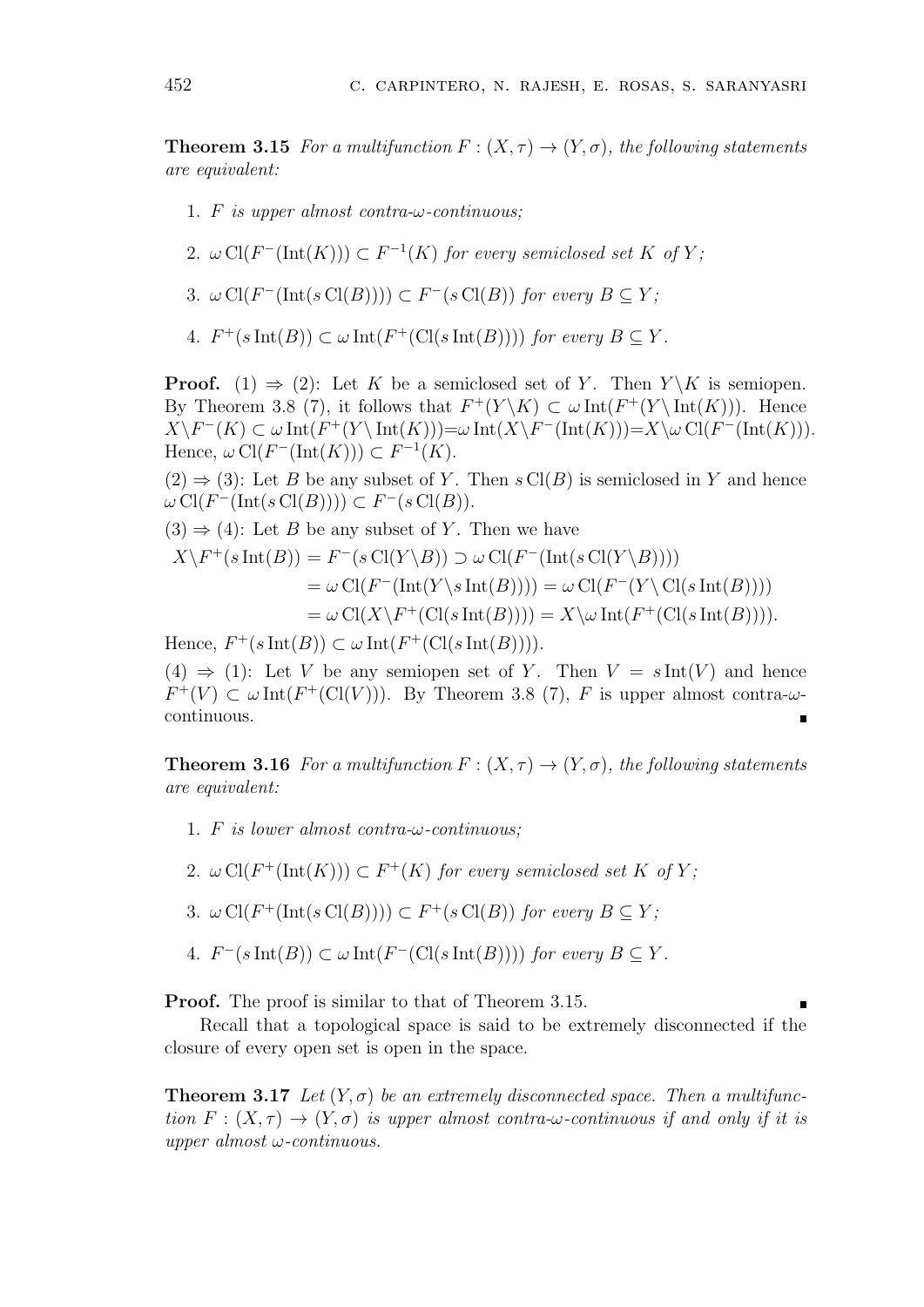**Proof.** Let  $x \in X$  and  $V$  be any regular open set of  $Y$  containing  $F(x)$ . Since  $(Y, \sigma)$  is extremely disconnected, V is regular closed and hence semiopen. By Theorem 3.8, there exists  $U \in \omega O(X, x)$  such that  $F(U) \subset \mathrm{Cl}(V) = V$ . Then *F* is upper almost  $\omega$ -continuous. Conversely, let *K* be any regular closed subset of *Y*. Since  $(Y, \sigma)$  is extremely disconnected, *K* is also regular open and by Theorem 3.4 of [5],  $F^+(K)$  is  $\omega$ -open. By Theorem 3.8, F is upper almost contra*ω*-continuous.

**Theorem 3.18** Let  $(Y, \sigma)$  be an extremely disconnected space. Then a multifunc*tion*  $F: (X, \tau) \to (Y, \sigma)$  *is lower almost contra-* $\omega$ *-continuous if and only if*  $F$  *is lower almost ω-continuous.*

**Proof.** The proof is similar to that of Theorem 3.17.

п

**Theorem 3.19** *The following statements are equivalent for a multifunction*  $F: (X, \tau) \rightarrow (Y, \sigma)$ :

- 1*. F is upper (lower) almost contra-ω-continuous;*
- 2*.*  $F^+(Cl(V))(F^-(Cl(V)))$  *is*  $\omega$ -open in *X* for every  $V \in SPO(Y)$ ;
- 3*.*  $F^+(Cl(V))(F^-(Cl(V)))$  *is*  $\omega$ -open in *X* for every  $V \in SO(Y)$ ;
- 4*.*  $F^{-}(\text{Int}(\text{Cl}(V)))(F^{+}(\text{Int}(\text{Cl}(V))))$  *is*  $\omega$ -closed in *X* for every  $V \in PO(Y)$ *.*

**Proof.** (1)  $\Rightarrow$  (2): Suppose that *V* is any semi-preopen set of *Y*. Since  $Cl(V) \in RC(Y)$ , by Theorem 3.8,  $F^{-}(Cl(V))$  is  $\omega$ -open in X.

 $(2)$   $\Rightarrow$   $(3)$ : This is obvious, since *SO*(*Y*) ⊂ *SPO*(*Y*).

 $(3) \Rightarrow (4)$ : Let  $V \in PO(Y)$ . Then  $Y \setminus Int(Cl(V))$  is regular closed and hence it is semiopen. Then, we have  $X\F^{-}(\text{Int}(\text{Cl}(V))) = F^+(Y\setminus \text{Int}(\text{Cl}(V))) =$  $F^+(Cl(Y \setminus Int(Cl(V)))) \in \omega O(X)$ . Hence  $F^-(Int(Cl(V))) \in \omega C(X)$ .

(4)  $\Rightarrow$  (1): If *V* is any regular open set of *Y*. Then  $V \in PO(Y)$  and hence  $F^{-}(V) = F^{-}(\text{Int}(\text{Cl}(V)))$  is *ω*-closed in *X*. Therefore, *F* is upper almost contra*ω*-continuous.

The proof of the second case is similar.

**Lemma 3.20** [16] *For a subset V of a topological space*  $(Y, \sigma)$ *, the following properties hold:*

- 1*.*  $\alpha$  Cl(*V*) = Cl(*V*) for every  $V \in SPO(Y)$ ;
- 2*.*  $p \text{Cl}(V) = \text{Cl}(V)$  *for every*  $V \in SO(Y)$ *;*
- 3*.*  $s \text{Cl}(V) = \text{Int}(\text{Cl}(V))$  *for every*  $V \in PO(Y)$ *.*

**Corollary 3.21** *The following statements are equivalent for a multifunction*  $F: (X, \tau) \rightarrow (Y, \sigma)$ :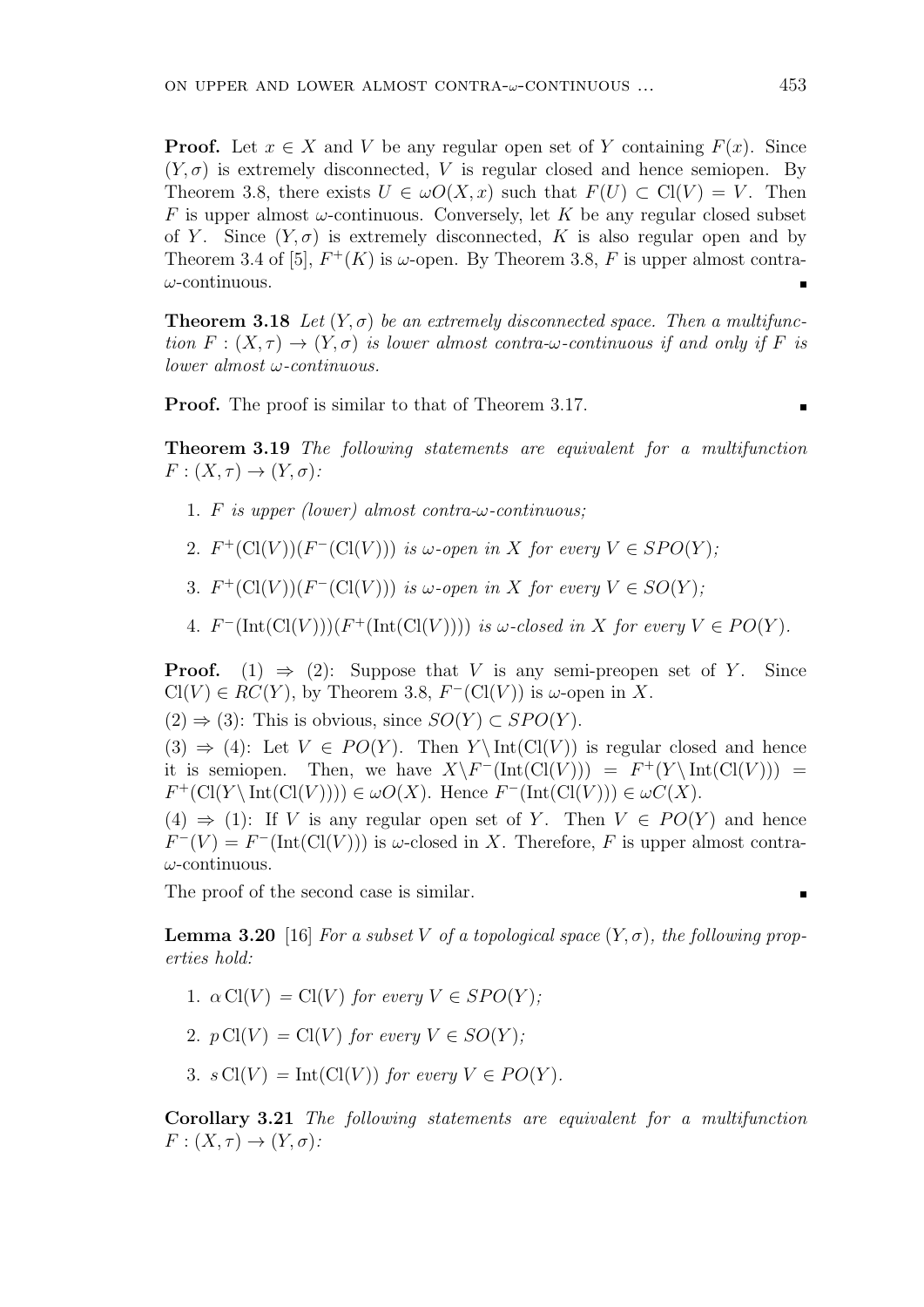- 1*. F is upper (lower) almost contra-ω-continuous;*
- 2*.*  $F^+(\alpha \operatorname{Cl}(V))(F^-(\alpha \operatorname{Cl}(V)))$  *is*  $\omega$ -open in *X* for every  $V \in SPO(Y)$ ;
- 3*.*  $F^+(p \text{Cl}(V))(F^-(p \text{Cl}(V)))$  *is*  $\omega$ -open in *X* for every  $V \in SO(Y)$ ;
- 4*.*  $F^-(s\operatorname{Cl}(V))(F^+(s\operatorname{Cl}(V)))$  *is*  $\omega$ -closed in *X* for every  $V \in PO(Y)$ *.*

**Proof.** This is an immediate consequence of Theorem 3.19 and Lemma 3.20.

**Theorem 3.22** *The following statements are equivalent for a multifunction*  $F: (X, \tau) \rightarrow (Y, \sigma)$ :

- 1*. F is upper almost contra-ω-continuous;*
- 2.  $\omega \operatorname{Cl}(F^{-}(V)) \subset F^{-}(\operatorname{Int}(\operatorname{Cl}(V))$  for every open subset V of Y;
- 3*.*  $\omega$  Cl( $F^{-}(V)$ )  $\subset F^{-}(s \text{Cl}(V))$  for every open subset V of Y.

**Proof.** (2)  $\Rightarrow$  (1): Let  $V \in RO(Y)$ . Then  $\omega \text{Cl}(F^{-}(V)) \subset F^{-}(\text{Int}(\text{Cl}(V)))$  =  $F^{-}(V)$ . This implies that  $F^{-}(A)$  is *ω*-closed and hence *F* is upper almost contra*ω*-continuous.

(1)  $\Rightarrow$  (2): Let *V* be an open set. We have Int(Cl(*V*))  $\in RO(Y)$ . By (1), *F*<sup>−</sup>(Int(Cl(*V*)) is *ω*-closed. Since *V* ⊂ Int(Cl(*A*)), then  $F^{-}(A) \subset F^{-}(\text{Int}(\text{Cl}(A))).$ Thus,  $\omega \operatorname{Cl}(F^-(V)) \subset F^-(s\operatorname{Cl}(V))$ .

 $\blacksquare$ 

 $(2) \Leftrightarrow (3)$ : It follows from Lemma 3.20.

**Theorem 3.23** *The following statements are equivalent for a multifunction*  $F: (X, \tau) \rightarrow (Y, \sigma)$ :

- 1*. F is lower almost contra-ω-continuous;*
- 2*.*  $\omega$  Cl( $F^+(V)$ )  $\subset$   $F^+$ (Int(Cl(V)) *for every open subset* V *of* Y;
- 3*.*  $\omega$  Cl( $F^+(V)$ )  $\subset F^+(s\text{Cl}(V))$  for every open subset V of Y.

**Proof.** The proof is similar to that of Theorem 3.22.

**Theorem 3.24** *Let*  $F : (X, \tau) \to (Y, \sigma)$  *be any multifunction. If*  $\omega \operatorname{Cl}(F^{-}(V)) \subset$  $F^-(r\text{-}Ker(V))$  *for every subset V of Y*, *then F is upper almost contra-* $\omega$ *-continuous.*

**Proof.** Let  $V \in RO(Y)$ . By Lemma 3.11,  $\omega \text{Cl}(F^{-}(V)) \subset F^{-}(r \text{-}Ker(V))$  $F^{-}(V)$ . This implies that  $\omega \text{Cl}(F^{-}(V)) = F^{-}(V)$ ; hence  $F^{-}(V)$  is  $\omega$ -closed. By Theorem 3.8,  $F$  is upper almost contra- $\omega$ -continuous.

**Theorem 3.25** *Let*  $F : (X, \tau) \to (Y, \sigma)$  *be any multifunction. If*  $F(\omega \text{Cl}(V)) \subset \tau$ *Ker*( $F(V)$ ) *for every subset*  $V$  *of*  $Y$ *, then*  $F$  *is lower almost contra-* $\omega$ *-continuous.*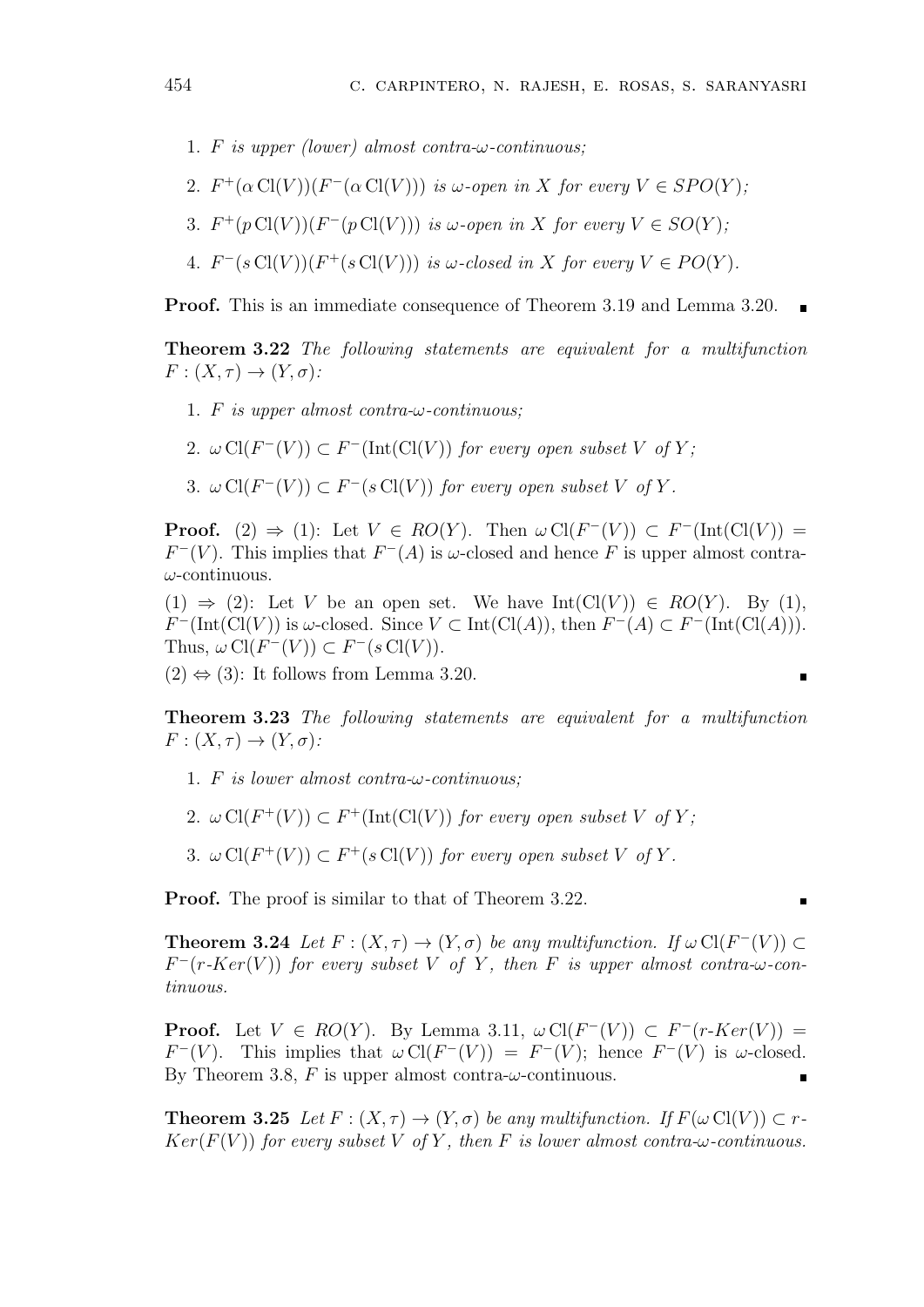**Proof.** Let *H* be a regular open set of *X*. Then  $F(\omega \operatorname{Cl}(F^+(H))) \subset r\text{-}Ker(H)$ and  $\omega$  Cl( $F^+(H)$ )  $\subset F^+(r\text{-}Ker(H))$ . By Lemma 3.11,

$$
\omega \operatorname{Cl}(F^+(H)) \subset F^+(r\text{-}Ker(H)) = F^+(H).
$$

We have  $\omega \text{Cl}(F^+(H)) = F^+(H)$ . This implies that  $F^+(H)$  is  $\omega$ -closed in X. By Theorem 3.9,  $F$  is lower almost contra- $\omega$ -continuous.

**Definition 3.26** A topological space  $(X, \tau)$  is said to  $\omega$ -*T*<sub>2</sub> [2], if for each pair of distinct points x and y in X, there exist disjoint  $\omega$ -open sets U and V in X such that  $x \in U$  and  $y \in V$ .

**Lemma 3.27** [19] *If A and B are disjoint compact subsets of an Urysohn space X, there exist open sets U and V of X such that*  $A \subset U$ *,*  $B \subset V$  *and*  $Cl(U) \cap V$  $Cl(V) = \emptyset$ .

**Theorem 3.28** *If*  $F : (X, \tau) \to (Y, \sigma)$  *is an upper almost contra-* $\omega$ *-continuous injective multifunction into an Urysohn space Y and F*(*x*) *is compact for each*  $x \in X$ *, then*  $X$  *is*  $\omega$ *-T*<sub>2</sub>*.* 

**Proof.** For any distinct points  $x_1, x_2 \in X$ , we have  $F(x_1) \cap F(x_2) = \emptyset$ , since *F* is injective and  $F(x_1)$  and  $F(x_2)$  are disjoint compact sets, by Lemma 3.27, there exist open sets  $V_1$  and  $V_2$  such that  $F(x_1) \subset V_1$ ,  $F(x_2) \subset V_2$  and  $Cl(V_1) \cap$  $Cl(V_2) = \emptyset$ . Since  $Cl(V_1)$  and  $Cl(V_2)$  are regular closed sets and F is upper almost contra-*ω*-continuous, there exist  $U_1 \in \omega O(X, x_1)$  and  $U_2 \in \omega O(X, x_2)$  such that  $F(U_1) \subset Cl(V_1)$ ,  $F(U_2) \subset Cl(V_2)$ ; hence  $U_1 \cap U_2 = \emptyset$  and X is  $\omega$ -*T*<sub>2</sub>.

**Definition 3.29** A subset *A* of a topological space  $(X, \tau)$  is said to be *ω*-dense in *X* if  $\omega$  Cl(*A*) = *X*.

**Definition 3.30** A multifunction  $F : (X, \tau) \to (Y, \sigma)$  is called upper weakly continuous [19], if for each open set *V* containing  $F(x)$  and for each  $x \in X$ , there exists an open set *U* containing *x* such that  $F(U) \subset \mathrm{Cl}(V)$ .

**Theorem 3.31** *Let X be a topological space and Y an Urysohn space. If the following four conditions are satisfied:*

- 1*.*  $F: (X, \tau) \to (Y, \sigma)$  *is an upper weakly continuous multifunction,*
- 2*.*  $G: X \rightarrow Y$  *is an upper almost contra-* $\omega$ *-continuous multifunction,*
- 3*.*  $F(x)$  and  $G(x)$  are compact sets of Y for each  $x \in X$ ,
- $4. A = \{x \in X : F(x) \cap G(x) \neq \emptyset\},\$

*then A is*  $\omega$ -closed. Moreover if  $F(x) \cap G(x) \neq \emptyset$  for each point  $x \in X$  in a  $\omega$ *-dense set D, then*  $F(x) \cap G(x) \neq \emptyset$  for each  $x \in X$ *.*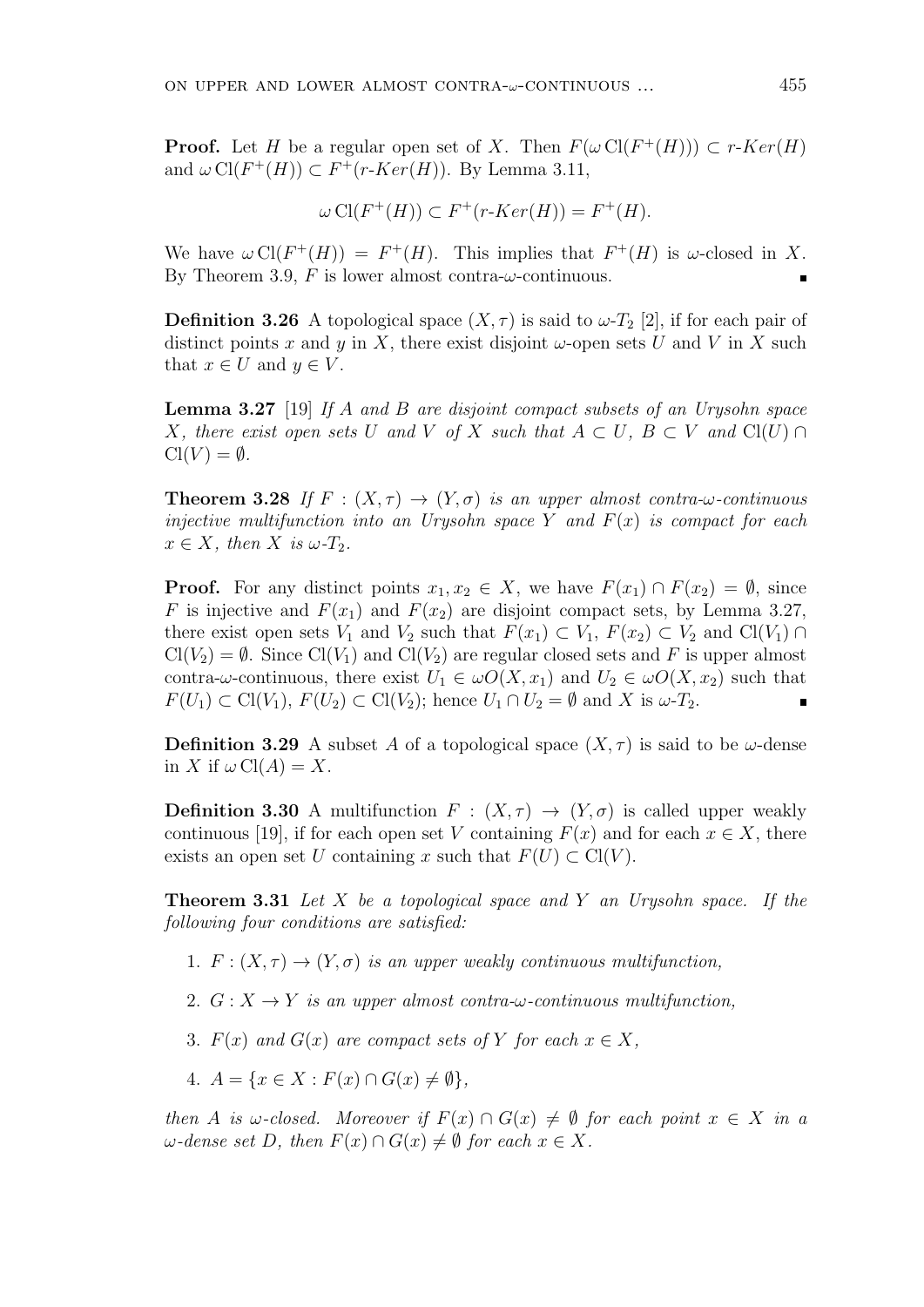**Proof.** Suppose that  $x \in X \setminus A$ . Then we have  $F(x) \cap G(x) = \emptyset$ . Since  $F(x)$  and  $G(x)$  are disjoint compact sets of an Urysohn space, by Lemma 3.27, there exist open sets *V* and *W* such that  $F(x) \subset V$  and  $G(x) \subset W$  and  $Cl(V) \cap Cl(W) = \emptyset$ . Since *F* is upper weakly continuous and  $F(x) \subset V$ , there exists an open set  $U_1$ containing *x* such that  $F(U_1) \subset \mathrm{Cl}(V)$ . Since  $\mathrm{Cl}(W)$  is regular closed,  $G(x) \subset W$ and *G* is upper almost contra- $\omega$ -continuous, there exists  $U_2 \in \omega O(X, x)$  such that *G*(*U*<sub>2</sub>) ⊂ Cl(*W*). Let *U* = *U*<sub>1</sub> ∩ *U*<sub>2</sub>, then *U* is *ω*-open and *U* ∩ *A* =  $\emptyset$ . Therefore,  $x \in X \setminus \omega$  Cl(*A*) and hence *A* is  $\omega$ -closed. On the other hand, if  $F(x) \cap G(x) \neq \emptyset$ on an  $\omega$ -dense set *D* of *X*, then we have  $X = \omega C(I) \subset \omega C(I) = A$ . Therefore, we obtain  $F(x) \cap G(x) \neq \emptyset$  for each  $x \in X$ .  $\blacksquare$ 

**Definition 3.32** A subset A of a space  $(X, \tau)$  is said to be:

- 1.  $\alpha$ -regular [11], if for each  $a \in A$  and any open set *U* containing *a*, there exists an open set *V* of *X* such that  $a \in V \subset \mathrm{Cl}(V) \subset U$ ;
- 2. *α*-paracompact [11], if every *X*-open cover *A* has an *X*-open refinement which covers *A* and is locally finite for each point of *X*.

**Lemma 3.33** [11] *If A is an α-regular and α-paracompact subset of a space X and U is an open neighborhood of A, then there exists an open set V of X such that*  $A \subset V \subset \mathrm{Cl}(V) \subset U$ .

For a multifunction  $F : (X, \tau) \to (Y, \sigma)$ , the multifunction  $Cl(F) : X \to Y$ is defined by  $Cl(F)(x) = Cl(F(x))$  for each point  $x \in X$ . Similarly, we denote  $s \text{ Cl}(F)$ ,  $p \text{ Cl}(F)$ ,  $\alpha \text{ Cl}(F)$ ,  $sp \text{ Cl}(F)$ ,  $\omega \text{ Cl}(F)$ .

**Lemma 3.34** [18] *If*  $F : (X, \tau) \to (Y, \sigma)$  *is a multifunction such that*  $F(x)$  *is α-paracompact α-regular for each x*  $\in$  *X, then for each open set V of Y,*  $G^+(V)$  $F^+(V)$  *and for each closed set*  $K$  *of*  $Y$ *,*  $G^-(K) = F^-(K)$ *, where*  $G$  *denotes*  $Cl(F)$ *,*  $s Cl(F)$ *,*  $p Cl(F)$ *,*  $\alpha Cl(F)$ *,*  $sp Cl(F)$ *,*  $\omega Cl(F)$ *.* 

**Lemma 3.35** [18] *If*  $F : (X, \tau) \to (Y, \sigma)$  *is a multifunction, then for each open* set V of Y,  $G^{-}(V) = F^{-}(V)$  and for each closed set K of Y,  $G^{+}(K) = F^{+}(K)$ , *where G* denotes  $Cl(F)$ *,*  $s Cl(F)$ *,*  $p Cl(F)$ *,*  $\alpha Cl(F)$ *,*  $sp Cl(F)$ *,*  $\omega Cl(F)$ *.* 

**Theorem 3.36** *A multifunction*  $F : (X, \tau) \rightarrow (Y, \sigma)$  *is upper almost contra-* $\omega$ *continuous if and only if G is upper almost contra-ω-continuous.*

**Proof.** Let *K* be a regular closed set of *Y*. By Theorem 3.8 and Lemma 3.35,  $G^+(K) = F^+(K)$  is a *ω*-open set of X. Hence, G is upper almost contra- $\omega$ continuous. Conversely, Let *K* be a regular closed set of *Y* . By Theorem 3.8 and Lemma 3.35,  $F^+(K) = G^+(K)$  is a  $\omega$ -open set of X. Hence, G is upper almost contra-*ω*-continuous.

**Theorem 3.37** Let  $F : (X, \tau) \to (Y, \sigma)$  be a multifunction such that  $F(x)$  is  $\alpha$ -regular  $\alpha$ -paracompact for each  $x \in X$ . Then F is lower almost contra- $\omega$ *continuous if and only if G is lower almost contra-ω-continuous.*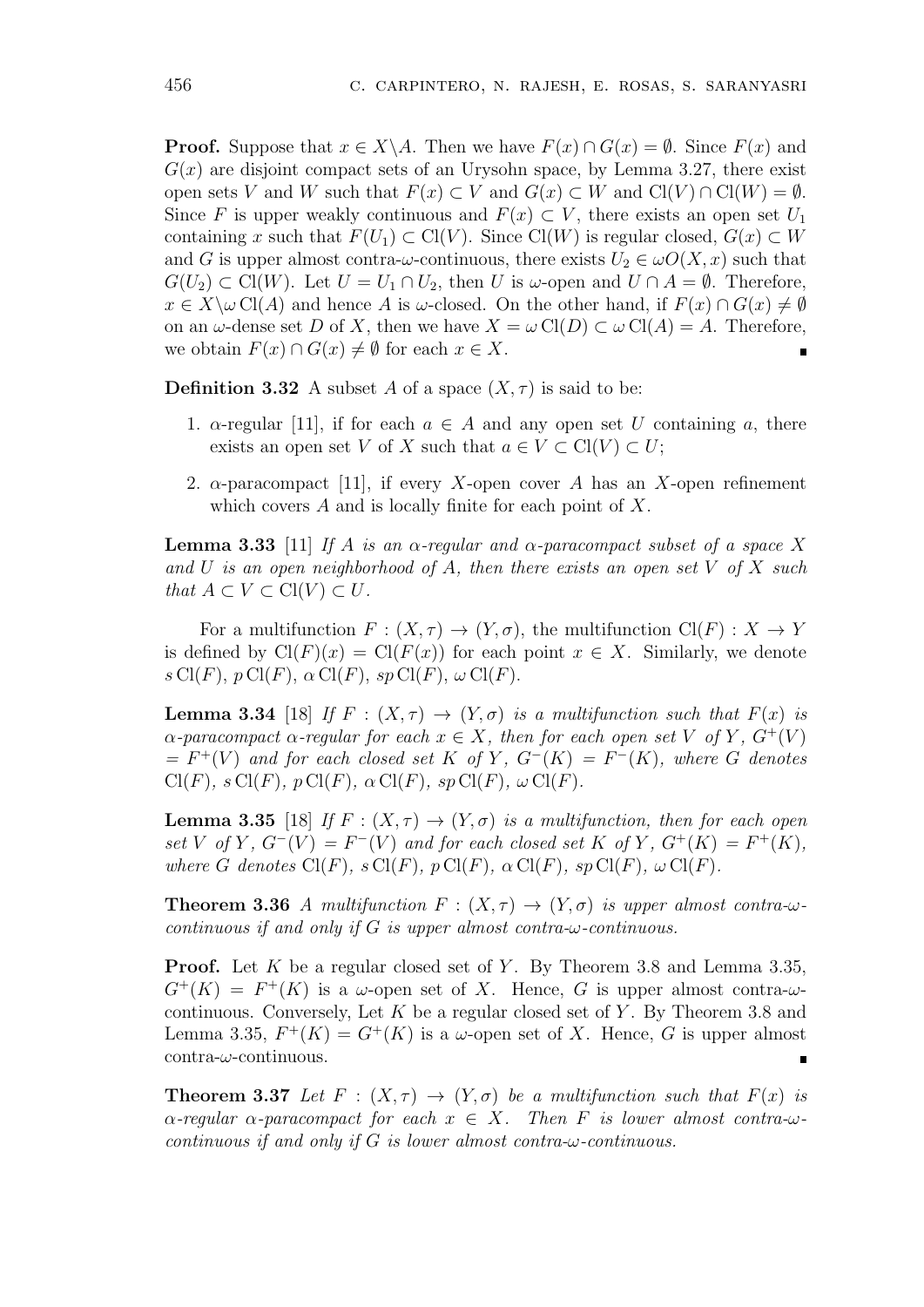**Proof.** Let *K* be a regular closed set of *Y*. By Theorem 3.9 and Lemma 3.34,  $G^{-}(K) = F^{-}(K)$  is an *ω*-open set of *X*. Hence, *G* is lower almost contra-*ω*continuous. Conversely, Let *K* be a regular closed set of *Y* . By Theorem 3.9 and Lemma 3.34,  $F^{-}(K) = G^{-}(K)$  is an  $\omega$ -open set of X. Hence, G is lower almost contra-*ω*-continuous.

**Theorem 3.38** Let  $F : (X, \tau) \to (Y, \sigma)$  be a multifunction and U be an open sub*set of X. If F is a lower* (*upper*) *almost contra-* $\omega$ *-continuous, then*  $F|_U : U \to Y$ *is lower* (*upper*) *almost contra-ω-continuous.*

**Proof.** Let *V* be any regular closed set of *Y*. Let  $x \in U$  and  $x \in (F|_U)^{-1}(V)$ . Since F is a lower almost contra- $\omega$ -continuous multifunction, then there exists *G* ∈  $\omega$ *O*(*X*, *x*) such that *G* ⊂ *F*<sup>−</sup>(*V*). Then by Lemma 2.3, *x* ∈ *G* ∩ *U* ∈  $\omega$ *O*(*U*) and  $G \cap U \subset (F|_U)^{-1}(V)$ . This shows that  $F|_U$  is a lower almost contra- $\omega$ -continuous multifunction. The proof of the second case is similar. ٠

**Theorem 3.39** *Let*  $\{U_i : i \in \Delta\}$  *be an open cover of a space X. A multifunction*  $F: (X, \tau) \to (Y, \sigma)$  *is upper almost contra-* $\omega$ *-continuous if and only if the restriction*  $F|_{U_i}: U_i \to Y$  *is upper almost contra-* $\omega$ *-continuous for each*  $i \in \Delta$ *.* 

**Proof.** Suppose that  $F$  is an upper almost contra- $\omega$ -continuous multifunction. Let  $i \in \Delta$ ,  $x \in U_i$  and  $V$  be a regular closed set of  $Y$  containing  $F|_{U_i}(x)$ . Since  $F$ is an upper almost contra- $\omega$ -continuous multifunction and  $F(x) = F|_{U_i}(x)$ , there exists  $G \in \omega O(X, x)$  such that  $F(G) \subset V$ . Set  $U = G \cap U_i$ , then  $x \in U \in \omega O(U_i, x)$ and  $F|_{U_i}(U) = F(U) \subset V$ . Therefore,  $F|_{U_i}$  is upper almost contra- $\omega$ -continuous. Conversely, let  $x \in X$  and  $V \in RC(Y)$  containing  $F(x)$ . There exists  $i \in \Delta$  such that  $x \in U_i$ . Since  $F|_{U_i}$  is upper almost contra- $\omega$ -continuous and  $F(x) = F|_{U_i}(x)$ , there exists  $U \in \omega O(U_i, x)$  such that  $F|_{U_i}(U) \subset V$ . Then we have  $U \in \omega O(X, x)$ and  $F(U) \subset V$ . Therefore, F is upper almost contra- $\omega$ -continuous.  $\blacksquare$ 

**Theorem 3.40** *Let*  $\{U_i : i \in \Delta\}$  *be an open cover of a space X. A multifunction*  $F: (X, \tau) \to (Y, \sigma)$  *is lower almost contra-* $\omega$ *-continuous if and only if the restriction*  $F|_{U_i}: U_i \to Y$  *is lower almost contra-* $\omega$ -*continuous for each*  $i \in \Delta$ *.* 

**Proof.** The proof is similar to that of Theorem 3.39 and is thus omitted.

For a multifunction  $F: (X, \tau) \to (Y, \sigma)$ , the graph multifunction  $G_F: X \to Y$ is defined as follows:  $G_F(x) = \{x\} \times F(x)$  for every  $x \in X$ .

**Theorem 3.41** *If*  $G_F : X \to X \times Y$  *is an upper almost contra-* $\omega$ *-continuous multifunction, then*  $F: (X, \tau) \to (Y, \sigma)$  *is an upper almost contra-* $\omega$ *-continuous multifunction.*

**Proof.** Let  $x \in X$  and  $K \in RC(Y)$  with  $F(x) \subset K$ . Since  $X \times K$  is regular closed in  $X \times Y$  and  $G_F(x) \subset X \times K$ , then there exists  $U \in \omega O(X, x)$  such that  $G_F(U)$  ⊂ *X* × *K*. By Lemma 2.4,  $U \subset G_F^+$  $F_F^+(X \times K) = F^+(K)$  and  $F(U) \subset K$ . Thus,  $F$  is an upper almost contra- $\omega$ -continuous multifunction. п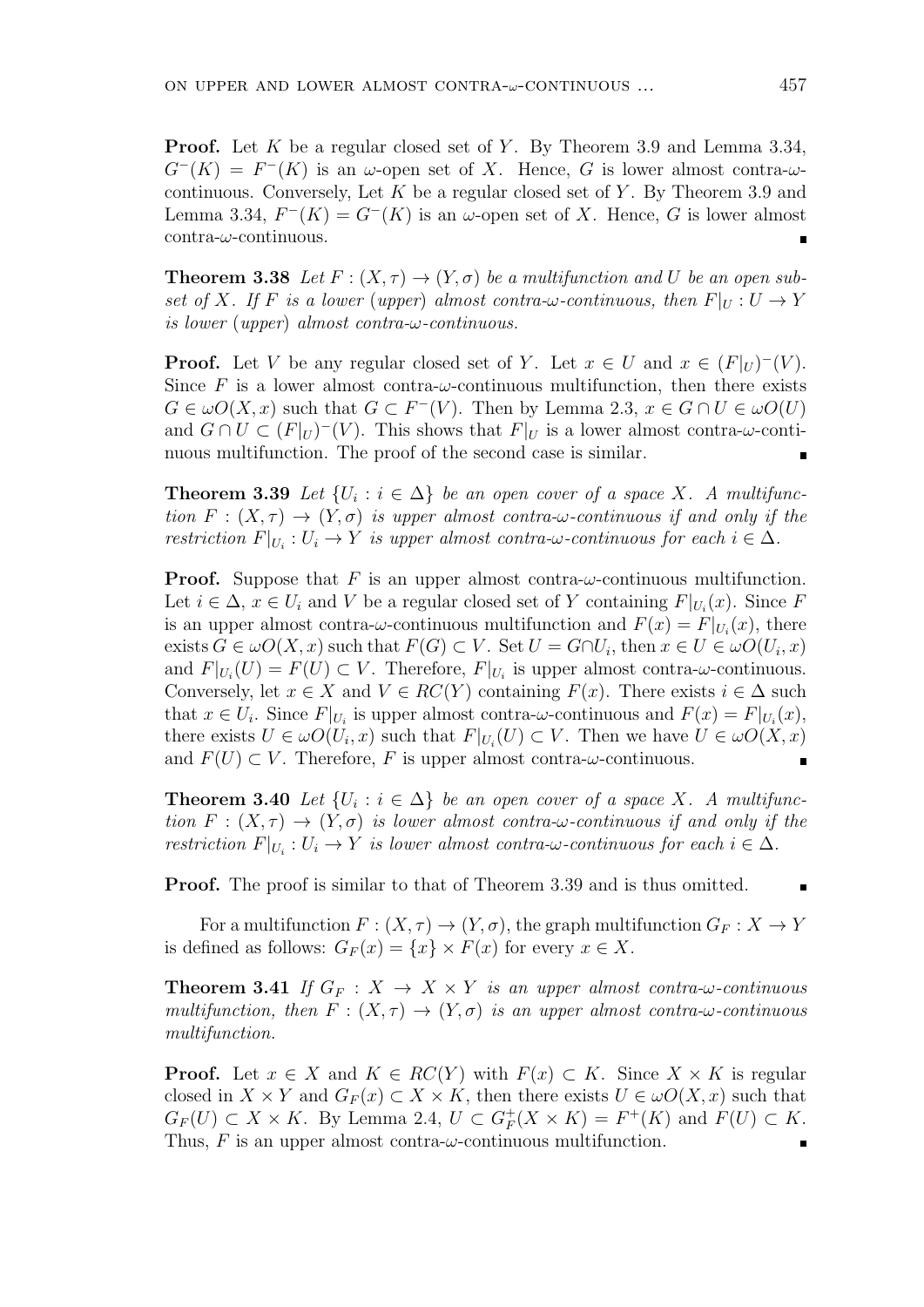**Theorem 3.42** *If*  $G_F: X \to X \times Y$  *is a lower almost contra-* $\omega$ *-continuous multifunction, then*  $F: (X, \tau) \to (Y, \sigma)$  *is a lower almost contra-* $\omega$ *-continuous multifunction.*

**Proof.** Let  $x \in X$  and  $K \in RC(Y)$  with  $x \in F^{-}(K)$ . Since  $X \times K$  is regular closed in  $X \times Y$  and  $G_F(x) \cap (X \times K) = (\{x\} \times F(x)) \cap (X \times K) = \{x\} \times (F(x) \cap K) \neq \emptyset$ . Since  $G_F$  is lower almost contra-*ω*-continuous, then there exists  $U \in \omegaO(X, x)$ such that  $U \subset G_F^-(X \times K)$ . Then  $U \subset F^-(K)$ . Hence,  $F$  is a lower almost contra-*ω*-continuous.

**Theorem 3.43** Let  $F : (X, \tau) \to (Y, \sigma)$  be an upper almost contra- $\omega$ -continuous *surjective multifunction and*  $F(x)$  *is a S*-closed relative to *Y for each*  $x \in X$ *. If A is a*  $\omega$ -compact relative to *X*, then  $F(A)$  *is a S*-closed relative to *Y*.

**Proof.** Let  $\{V_i : i \in \Delta\}$  be any cover of  $F(A)$  by regular closed sets of *Y*. For each  $x \in A$ , there exists a finite subset  $\Delta(x)$  of  $\Delta$  such that

$$
F(x) \subset \cup \{V_i : i \in \Delta(x)\}.
$$

Put  $V(x) = \bigcup \{V_i : i \in \Delta(x)\}\$ . Then  $F(x) \subset V(x)$  and there exists  $U(x) \in$  $\omega O(X, x)$  such that  $F(U(x)) \subset V(x)$ . Since  $\{U(x) : x \in A\}$  is a cover of *A* by  $\omega$ -open sets in *X*, there exists a finite number of points of *A*, say,  $x_1, x_2,...x_n$  such that  $A \subset \bigcup \{U(x_i) : 1 = 1, 2, \ldots n\}$ . Therefore, we obtain

$$
F(A) \subset F\left(\bigcup_{i=1}^n U(x_i)\right) \bigcup_{i=1}^n F(U(x_i)) \bigcup_{i=1}^n V(x_i) \subset \bigcup_{i=1}^n \bigcup_{i \in \Delta(x_i)} V_i.
$$

п

This shows that *F*(*A*) is a *S*-closed relative to *Y* .

**Theorem 3.44** *Let X and*  $X_i$  *be topological spaces for*  $i \in I$ *. If*  $F : X \to \prod X_i$ *i∈I is an upper* (*lower*) *almost contra-* $\omega$ *-continuous multifunction, then*  $P_i \circ F$  *is an upper* (*lower*) *almost contra-* $\omega$ -*continuous multifunction for each*  $i \in I$ *, where*  $P_i: \prod X_i \to X_i$  *is the projection for each*  $i \in I$ *. i∈I*

**Proof.** Let  $H_i$  be a regular closed subset of  $X_j$ . We have

$$
(P_j \circ F)^+(H_j) = F^+(P_j^+(H_j)) = F^+\left(H_j \times \prod_{i \neq j} X_i\right).
$$

Since  $F$  is an upper almost contra- $\omega$ -continuous multifunction,  $F^+$  $\sqrt{ }$  $H_j \times \prod X_i$ *i*≠*j*  $\setminus$ is  $\omega$ -open in *X*. Hence,  $P_i \circ F$  is an upper (lower) almost contra- $\omega$ -continuous.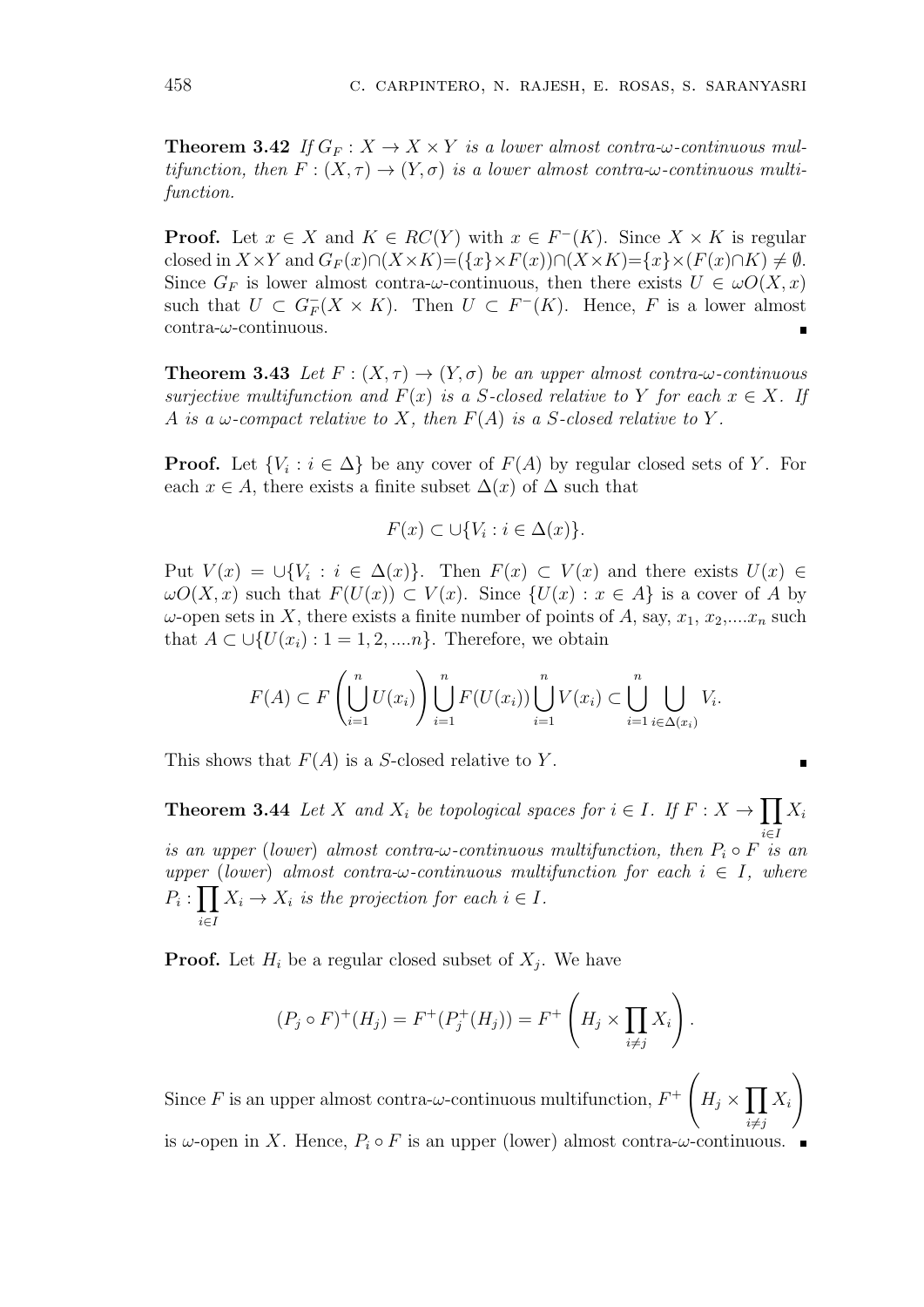**Theorem 3.45** *Let*  $X_i$  *and*  $Y_i$  *be topological spaces and*  $F_i: X_i \to Y_i$  *be a multifunction for each*  $i \in I$ *. If*  $F : \prod$ *i∈I X<sup>i</sup> →* ∏ *i∈I Y*<sub>*i*</sub>*, defined by*  $F(x_i) = \prod$ *i∈I*  $F_i(x_i)$ , *is upper* (*lower*) *almost contra-ω-continuous multifunction, then F<sup>i</sup> is upper* (*lower*) *almost contra-* $\omega$ *-continuous multifunction for each*  $i \in I$ .

**Proof.** Let  $H_i \subset Y_i$  be a regular closed subset. Since F is upper almost contra*ω*-continuous multifunction, *F* <sup>+</sup>(*H<sup>i</sup> ×* Π  $i \neq j$  $Y_j$ *)* =  $F_i^+$  $\prod_i^+(H_i) \times \prod_i$  $i \neq j$  $X_j$  is an  $\omega$ -open set. Thus,  $F_i^+$  $\chi_i^+(H_i)$  is an *ω*-open set; hence *F* is upper almost contra-*ω*-continuous multifunction.

#### **References**

- [1] Al-Zoubi, K., Al-Nashef, B., *The topology of ω-open subsets*, Al-Manarah, (9) (2003), 169-179.
- [2] AL-OMARI, A., NOORANI, M.S.M., *Contra-* $\omega$ *-continuous and almost*  $\omega$ *continuous functions*, Int. J. Math. Math. Sci. (9) (2007), 169-179.
- [3] Andrijevic, D., *Semi-preopen sets*, Mat. Vesnik, 38 (1986), 24-32.
- [4] Banzaru, T., *Multifunctions and M-product spaces*, Bull. Stin. Tech. Inst. Politech. Timisoara, Ser. Mat. Fiz. Mer. Teor. Apl., 17 (31) (1972), 17-23.
- [5] Carpintero, C., Rajesh, N., Rosas, E., Saranyasri, S., *Some properties of Upper/lower almost ω-continuous functions*, Sci. Stud. Res. Ser. Math. Inform., por aparecer en 2014.
- [6] Carpintero, C., Rajesh, N., Rosas, E., Saranyasri, S., *On upper and lower contra-ω-continuous multifunctions*, to appear in Novi Sad J. Math., (2014).
- [7] Carpintero, C., Rajesh, N., Rosas, E., Saranyasri, S., *Upper and lower weakly ω-continuous functions* (submitted).
- [8] Ekici, E., *On contra R-continuity and a weak form,* Indian J. Math., 46 (2-3) (2004), 267-281.
- [9] Ekici, E., Jafari, S., Popa V., *On almost contra-continuous multifunctions,* Lobachesvskii J. Math., 30 (2) (2009), 124-131.
- [10] HDEIB, H.Z.,  $\omega$ *-closed mappings*, Revista Colombiana Mat., 16 (1982), 65-78.
- [11] Kovacevic, Subsets and paracompactness, Univ. u. Novom Sadu, Zb. Rad. Prirod. Mat. Fac. Ser. Mat., 14 (1984), 79-87.